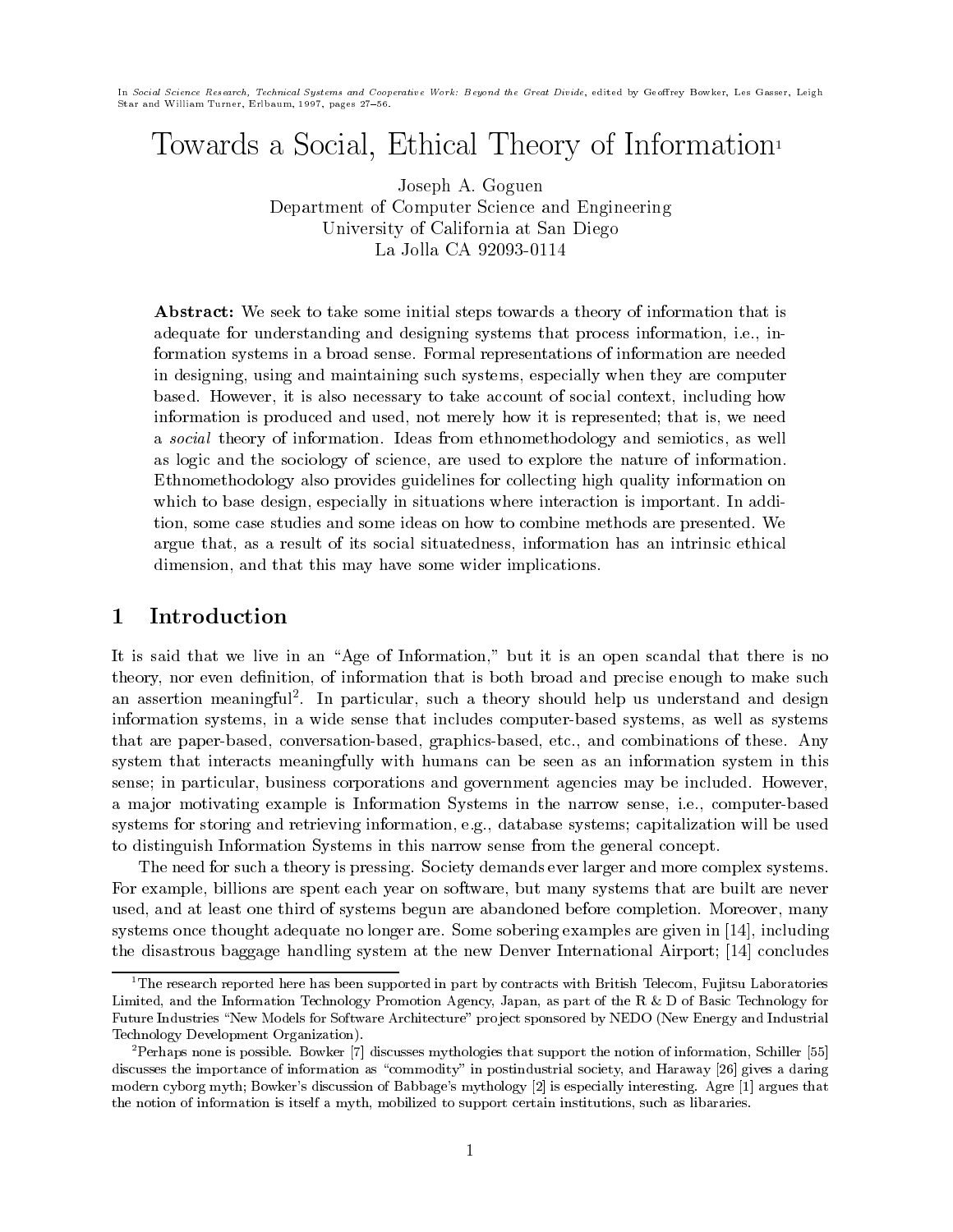that "despite 50 years of progress, the software industry remains years  $-$  perhaps decades  $$ short of the mature engineering discipline needed to meet the demands of an information-age society." Since that paper was written, a major computer company has defaulted on an 8 billion dollar contract to build the next generation U.S. air traffic control system. In many such cases, problems with requirements, that is, customer needs, have been implicated as a ma jor source of difficulty. See  $[16, 18, 22]$  for discussions of the importance of requirements in developing systems, and of social factors in requirements.

An adequate theory of information would have to take account of social context, including how information is produced and used, rather than merely how it is represented; that is, it must be a social theory of information, not merely a theory of representation. On the other hand, the formal aspects of information are inherent to technical systems; computers are engines for storing, processing and retrieving formal representations. Thus the essence of designing such systems is the reconciliation of their social and technical aspects  $[16]$ , respectively called the dry and the wet in [15]. Indeed, we argue that all information is grounded in these dual aspects; Section 3.5 argues further that information has an ethical dimension that cannot be separated from these aspects.

We draw on several different approaches to sociology, as well as on ideas from logic and semiotics; in this sense, it is "post-modern." Nevertheless, it has a goal: to help make the analysis, design and construction of information systems more responsive to users and to social context. If it does not serve this purpose, then perhaps it will at least raise doubts and questions about how system development is usually organized at present.

### Acknowledgements

I thank Andre Stern for his interesting remarks about time and requirements and Dr. Susan Leigh Star for some very interesting and helpful conversations. Thanks to Frances Page for typing many draft versions quickly and cheerfully. Special thanks to Dr. Charlotte Linde for our long collaboration, during which I learned much of what I know about language. Parts of this work are drawn from  $[16]$  and  $[21]$ . Our subject is difficult, and despite all the help that many people have tried to give me, there is no doubt a great deal about which I remain ignorant.

### Requirements for a Theory of Information  $1.1$

Before suggesting an approach to information, it may help to present our criteria for success:

- 1. A theory of information should be useful for understanding and designing information systems, and in particular, Information Systems in the narrow sense.
- 2. It should address the *meanings* that users give to events, in a broad sense that includes social and political nuances. This is needed because design decisions about information systems have profound implications for how work is done in organizations, and this is something that users of such systems care about very deeply.
- 3. It must address ethical issues, including but not limited to the privacy of information. These too are important to the members of organizations, as well as to society as a whole, and can strongly impact the success of information systems.
- 4. It must take account of the fact that different individuals and groups can construe meanings in very different ways. For this purpose, and in order to achieve accuracy, it seems important to have a theory that is strongly empirically based, in two different senses: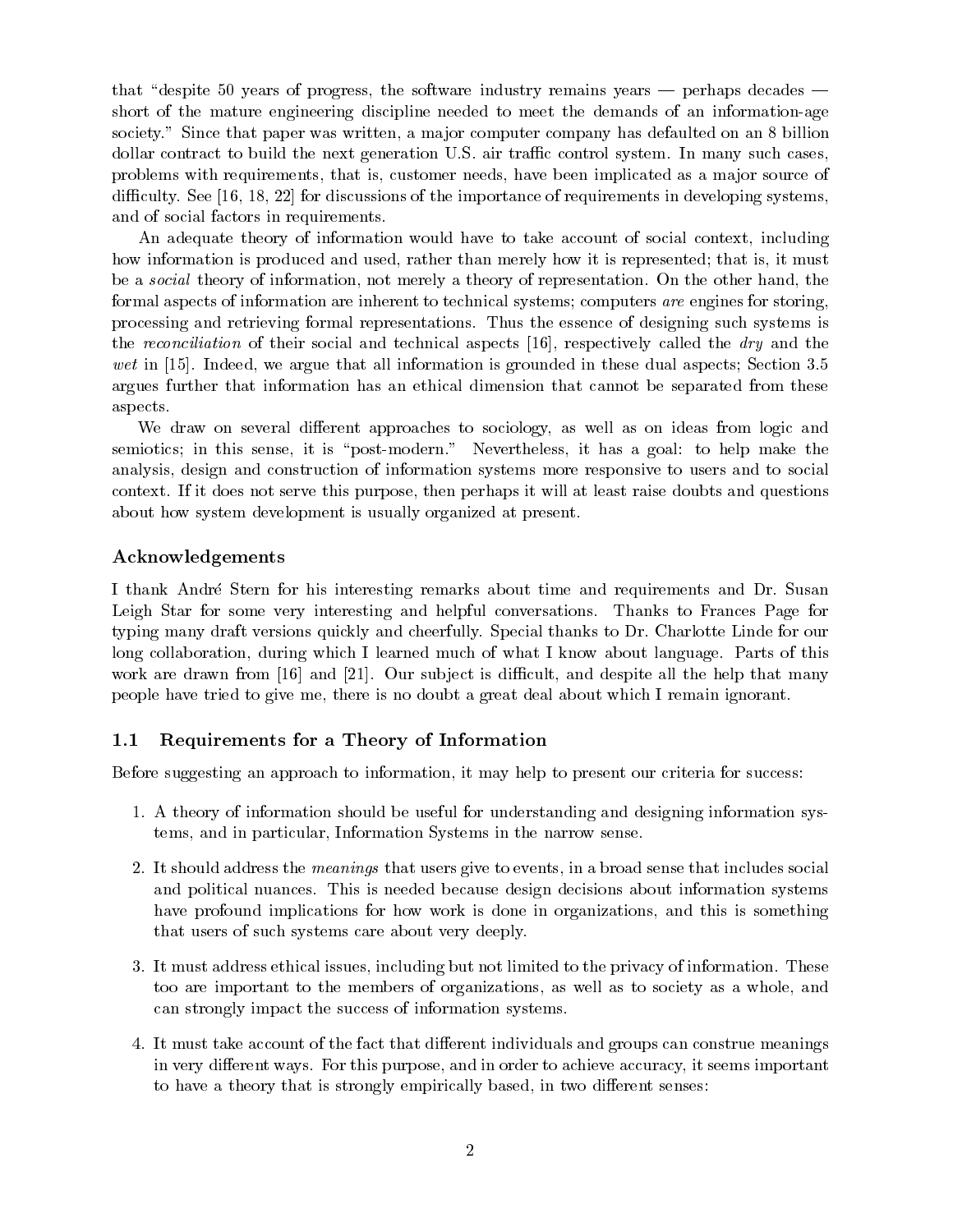- (a) the analyst does not enter into a social context with pre-given categories, that are assumed to be relevant to the analysis (such as rank or status);
- (b) the analyst leaves a social context with "hard data," such as videotapes, that document social interaction and can later be used as a basis for design through discussions with other analysts.

It follows that a suitable theory of information must be a social theory of information, rather than a statistical theory of information, like Shannon's theory [56], or a representational theory of information, like the situation theory of Barwise and Perry [3]. In fact, a theory of the kind we need cannot be "objectivist" or "realist," in the sense of assuming a pre-given distinction between sub ject and ob ject, and an ob jectively given realworld. Thus, traditional semiotics is not adequate as a foundation, because it assumes that signs represent things in a real, objective world; we need a social semiotics, rather than a logical semiotics. Although we do use the notion of sign system in our formulation of information, it is in the sense of what Section 3.2 calls a (members') category system, rather than a pre-given system of distinctions. Finally, knowledge representation, in the sense of artificial intelligence, is another objectivist, realist, reductionist theory that cannot meet our needs.

# <sup>2</sup> Formalization and Information

After some preliminary concepts, this section suggests a definition of information and explores some of its consequences; some ideas from the sociology of science are used.

### 2.1 Member, Analyst and Designer

Our discussion will proceed more clearly if we first distinguish certain rôles. The basic concept for this purpose is that of a *member* of a social group<sup>3</sup>; in particular, we will need to distinguish the members of group(s) of (potential) users of some information system. The words "designer" and "analyst" will refer to an individual or group engaged in understanding and designing information systems; the term "requirements engineer" is also used in computer science.

Distinguishing the activities of members from those of analysts can be very helpful in clarifying the status of various objects and events that arise during design. Analysts form groups that have their own distinct cultures, and it is necessary to evaluate their actions from this perspective. Nevertheless, analysts can benet from knowing the methods and categories of members, particularly when they want to understand things that members regularly and ordinarily do themselves. Note that analysts can use categories and methods that members of the group they are studying do not use. For example, analysts of an Information System mayconsider statistical measures of response time that would be incomprehensible to most users of the system. Our approach to information should not be so dogmatic as to exclude such technical methods.

### 2.2 Formalization and Metalanguage

Every formalization requires a distinction between an object level, for that which is formalized, and a meta level, which provides a language for expressing the formalization. The object level models the world of members, while the meta level provides the language of the analysts who do the modeling. The metalanguage may contain technical terms and rules that members would not understand. The distinction between the object and meta levels of description is parallel to the distinction between the member and analyst cultures. Note that the interpretation of

<sup>&</sup>lt;sup>3</sup>We return to the issues of member and group in Section 3.2 where we discuss ethnomethodology.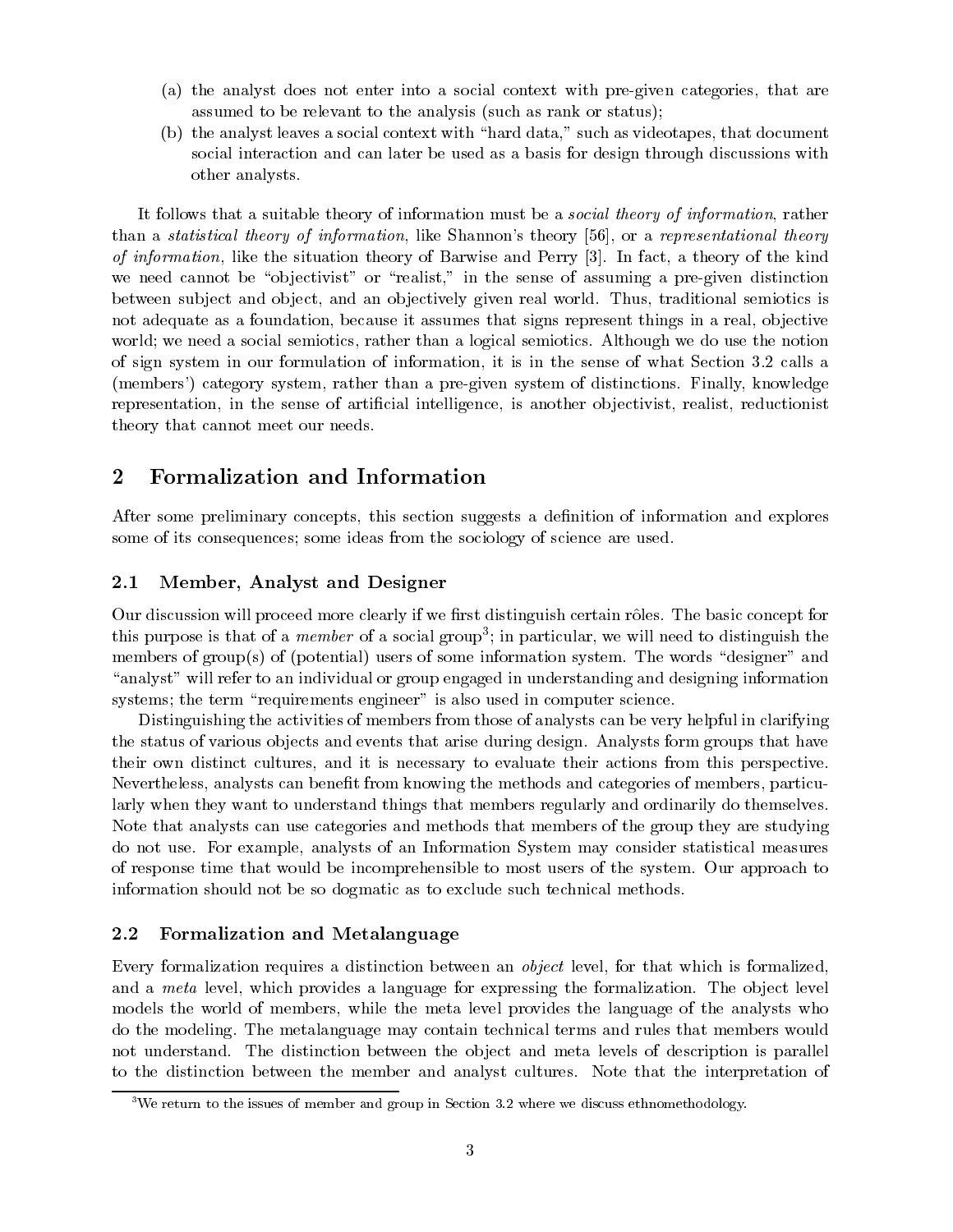analysts' technical terms into the social world is an essential part of a formalization; in general, this cannot itself be formalized, and instead is a tacit part of the analysts' culture. It is also worth emphasizing the obvious point that a *model* of the object level is necessarily situated at the meta level, rather than the object level; it is an analysts' construction.

Perhaps researchers in the social and literary sciences have been more reluctant to use formalization than they should be, because of their deep understanding of the limits of formalization (see Section 2.5). I hope that this work might encourage a wider appreciation of the fact that using a formal language loosely can still be very successful. Indeed, since any use of a formalization must always be somewhat loose, the essential problem is to avoid claiming more (or less) than is justied by the match between the formalization and the domain of interest.

### 2.3 Information

I suggest the following as a working definition:

An item of information is an interpretation of a configuration of signs for which members of some social group are accountable.

Signs, in the sense of semiotics, do not necessarily have significance, and "mere signs," i.e., "marks," have no significance. However, this is only a theoretical possibility, because the very notion of sign presupposes a category system (e.g., a certain character set, such as ascii) within which it is a sign. Thus any sign has at least the significance of being a sign in a certain system (e.g., the letter "t"). Note that the same mark can appear in more than one category system (e.g., " $E$ " in the Greek and Roman alphabets), and as such has different interpretations. A "configuration" of signs is a "text," existing as one choice among many in a system of such configurations; such a system should not be considered closed (see Section 2.5 for further discussion of the qualities of such systems). "Texts" in this sense, like signs, are already the result of interpretation, and of course are not limited to writing, but also include spoken discourse, movies, mime, comics, etc. The senses of sign and of accountability intended here are based on ethnomethodology, as described in Section 3.2 below.

The above definition ties an item of information to a particular social group through a particular relationship of accountability for a particular interpretation. However, the same conguration of signs could very well be interpreted by different groups in different ways, giving rise to different items of information in our sense. In this approach, it takes work to interpret signs as information, and this work is necessarily done in some particular context, making use of the resources available and within the constraints imposed in that context.

Ferdinand de Saussure [9] is a founder of what is now called structuralism, with his conception of signs as arbitrary, attaining identity only through dierences, that is, through participation in a system of distinctions. For Saussure, these systems of distinctions exist as ideal entities, rather than being emergent through social interaction, as with our notion of category system (see Section 3.2). So called post structuralism has attacked structuralism on this ground and others, such as its presupposition of a subject-object distinction, saying instead that such distinctions arises out of discourse.

We can distinguish information that can be understood in a wide variety of contexts from information that is so thoroughly situated that it cannot be understood except in relation to certain very particular contexts. We call these types of information  $\frac{dry}{q}$  and wet, respectively [15]. Note that there is really a continuum of "humidity" for information, e.g., there is "damp" information, of which cooking recipes are a typical example. In general, information cannot be fully context sensitive (for then it could only be understood when and where it is produced) nor fully context insensitive (for then it could be understood by anyone in any time and place).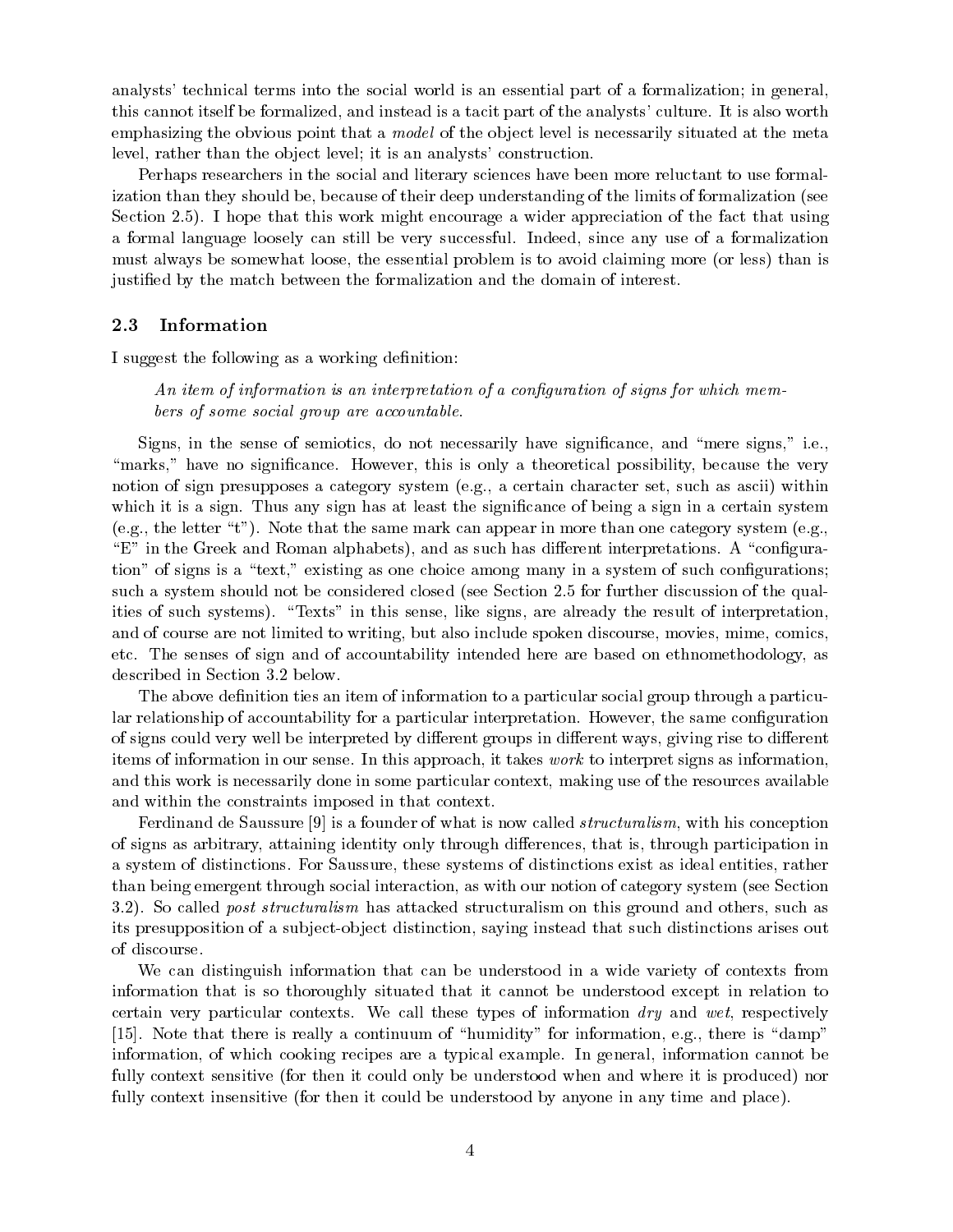In the driest formalizations, the metalanguage is also formalized, so that an object level model is a formal theory in the metalanguage. In less fully formalized models, the metalanguage may simply be a natural language, such as English, or a somewhat stylized dialect of it. Note that rules about objects are part of the model, while rules at the meta level define the language used in the formalization, or else give methodological rules. (Justication for the distinction between ob ject and metalanguage on social rather than logical grounds is considered in Section 3.2.)

A fairly extreme case is the "raw data" collected in a scientific experiment; although it may be just a collection of numbers, it is very highly situated, because those numbers only make sense to a very small group who share a very particular context. On the other hand, an equation that summarizes those particular numbers is relatively more dry, and a general physical law is even drier. These considerations suggest the following, which we call the *formalization hypothesis*:

Formalization is the process of making information drier, i.e., less situated, by using a more explicit and precise metalanguage for expressing information.

Section 2.6 discusses some criteria for measuring the degree of formalization, i.e., the "humidity" of information.

Dry information is usually intended to be interpreted in what counts as the same way for practical purposes in a variety of contexts. However dry it may be, information is always situated in some particular social context: from our point of view, there is no such thing as abstract, ideal information, which is independent of context. In particular, the same configuration of signs can mean different things in different contexts.

The *structure* of information is *how* it is configured; formalization makes that structure more precise and explicit, through use of a metalanguage. The notion of abstract data type [23] uses the very dry metalanguage of abstract algebra for formalizing structure. This approach also formalizes the notion "representation independence," that the same structure can be represented in different ways. An abstract data type defines the space of all admissible configurations for a class of signs, along with methods for creating, modifying and retrieving configurations. The notion of *situated abstract data type* was introduced in [16] to explicate how information can be both contextual and structured.

### 2.4 Tacit Knowledge

It can be difficult to find good data on which to base the design of information systems. Experience shows that simply asking managers what they want often works poorly. They do not (usually) know what is technically feasible, and they cannot accurately describe what their workers really do, what their clients really do, or even what they themselves really do. This is not because managers are incompetent; on the contrary, they are (usually) genuine experts at their own job. Rather, it is due to what philosophers [49] call the problem of *tacit knowledge*, i.e., the phenomenon that people may know how to do something, without being able to articulate how they do it. In the social sciences, this is called the say-do problem. Some examples are riding bicycles, tying shoe laces, speaking languages, negotiating contracts, reconciling personal differences, evaluating employees, and using a word processor . An important reason for this difficulty is the situatedness of the information involved.

But to build a system that effectively meets a real business need, it is usually necessary to find out what workers, clients and managers really do. Note that simply asking workers what they do is sub ject to the same problems as asking their managers. Instead, if we really need this information, it is usually best to go where the work is actually done, and carefully observe what

<sup>4</sup>Some groups may have specialized concepts and methods for dealing with certain situations. For example, sailors have a specialized vocabulary for knots that would allow them to describe how to tie shoe laces.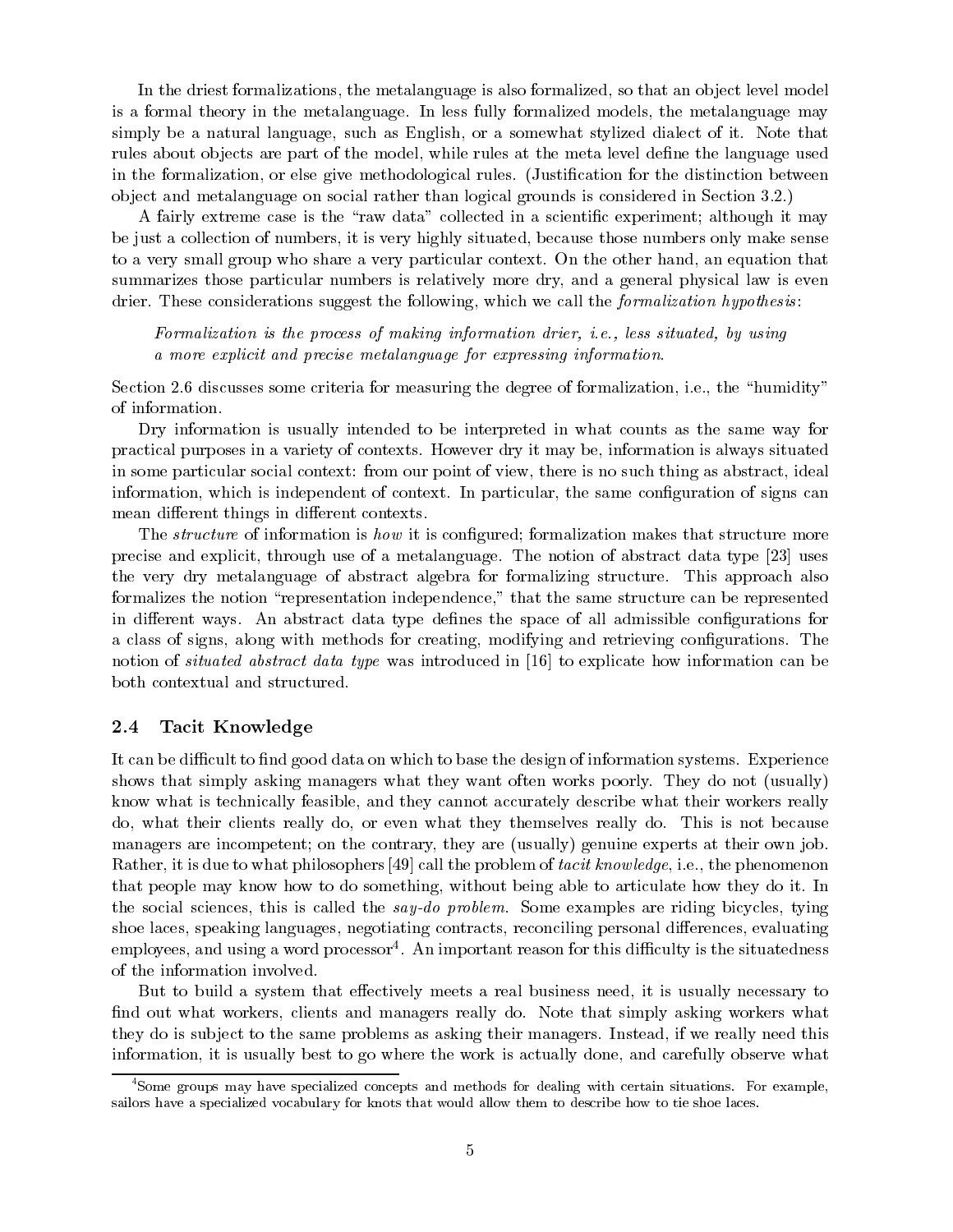actually happens. Various methods from sociology seem promising for this purpose, as discussed in Section 3 below. Of course, it may be necessary to abstract away many details of what workers do, so that a new information system supports what is essential rather than what is accidental.

An important way to take advantage of tacit knowledge is to evolve the design of a new system through a series of prototypes, which small groups of workers are invited to use, and while doing so, discuss what they are doing. These interactions can be videotaped and then analyzed. A first prototype could be as crude as some cardboard boxes with drawnings of buttons, and with changeable pieces of paper to simulate screen congurations.

### 2.5 Qualities of Information

It seems worth contrasting the view of information and meaning suggested above with the representational theory of meaning that is standard in computer science and in the Anglo-American analytic tradition of philosophy with which it is closely allied. According to our social theory of information, meaning is an ongoing achievement of some social group; it takes work to interpret congurations of signs, and this work necessarily occurs in some particular context, including a particular time, place and group. The meaning of an item of information consists of the relations of accountability that are attached to it in that context, and as we will see later, the narratives in which it is embedded.

By contrast, a representational theory of meaning claims that a meaningful configuration of signs represents something in the real world. In sophisticated representational theories, such as situation semantics [3], what is represented by (say) a given phrase in English can vary with the context where it is interpreted, and need not be a simple object, but can be a complex of interconnected relationships, that is, what they call a "situation." This is adequate for some purposes, but even the most sophisticated representational theory leaves out the work of interpretation and the social accountability that is required for interpretation.

That information is tied to a particular, concrete situation and a particular social group has some important consequences, summarized in the following list of qualities of information:

- 1. Situated. Information can only be fully understood in relation to the particular, concrete situation in which it actually occurs.
- 2. Local. Interpretations are constructed in some particular context, including a particular time, place and group.
- 3. Emergent. Information cannot be understood at the level of the individual, that is, at the cognitive level of individual psychology, because it arises through ongoing interactions among members of a group.
- 4. Contingent. The interpretation of information depends on the current situation, which may include the current interpretation of prior events5 . In particular, interpretations are sub ject to negotiation, and relevant rules are interpreted locally, and can even be modified locally.
- 5. Embodied. Information is tied to bodies in particular physical situations, so that the particular way that bodies are embedded in a situation may be essential to some interpretations.
- 6. Vague. In practice, information is only elaborated to the degree that it is useful to do so; the rest is left grounded in tacit knowledge.

 ${}^{5}$ Of course, an "event" is what some group counts as an event.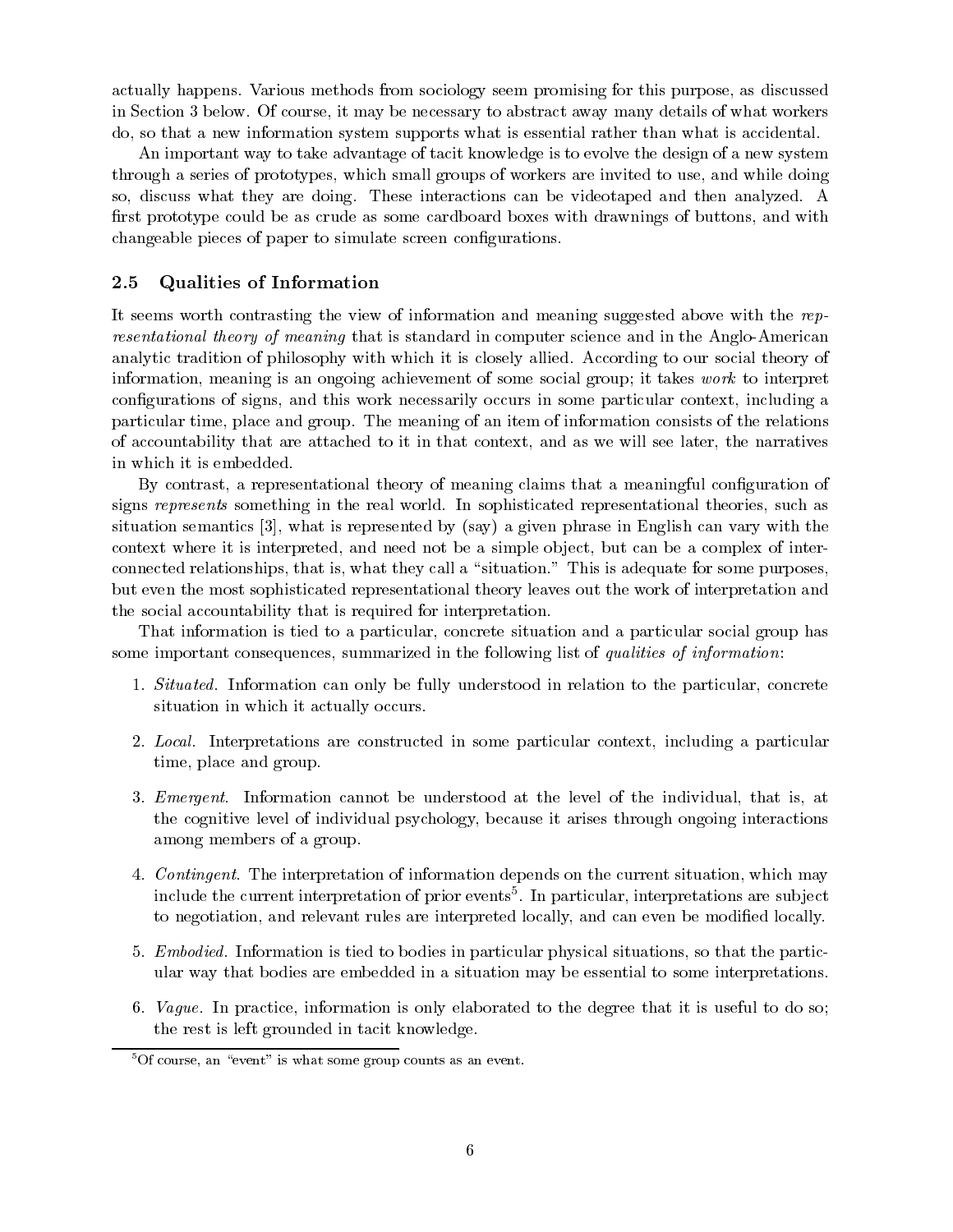7. Open. Information (for both participants and analysts) cannot in general be given a final and complete form, but must remain open to revision in the light of further analyses and further events. (At the analyst level, one may say "all theories leak.")

I do not claim this list is complete, let alone superior to other such lists. On the contrary, this list derives its plausibility from its similarity to many other such lists. For example, qualities like these are familiar to anthropologists (e.g., see various comments by Lévi-Strauss in [34]), although anthropologists have not (to my knowledge) been very precise in distinguishing among different qualities. Also, Suchman [59] gives a similar list of qualities for plans, which was a major inspiration for the above list. On the other hand, the categories in the list are themselves vague and partially overlapping, and the list itself should be considered open; that is, this list of qualities applies to itself.

These qualities can be applied in many ways. For example, they lead to some basic limitations of formalization. Because any formalization is information, it must be emergent, contingent, local, open and vague; for further discussion, see [16, 22]. We can also apply the list to obtain qualities of category systems, signs, interpretations, texts, etc.

We can also use the qualities of information to understand why it is not possible to completely formalize requirements: it is because they cannot be fully separated from their social context. More specically, the qualities explain why so-called lifecycle phases cannot be fully formalized. Indeed, the activities that are necessary for a successful system development project cannot always be expected to fit in a natural way into any system of pre-given categories, and practicing software engineers often report (informally) that they have to spend much of their time circumventing "the system." Robinson and Bannon  $[50]$  show that representations pass through multiple "semantic communities" during the construction of complex systems, and suggest this implies that such "work-arounds" should not be surprising in practice.

### 2.6 Sociology of Science

There have been important new developments in the sociology of science. One exciting voice in this field is Bruno Latour, who has suggested certain properties that distinguish scientific work from other kinds of work [33]. Latour introduces the phrase *immutable mobile* for a representation<sup>6</sup> that can be interpreted in essentially the same way in a variety of contexts; thus, immutable mobiles are information structures that have been dried out. To illustrate this concept, Latour [33] discusses the use of cartographic maps for navigation: given the proper instruments and proper conditions (e.g., good weather), such maps can be used anywhere in the world; but each such use is still a local interpretation.

Representations are often what Latour calls *re-representations* , new representations that concentrate previously available information; this is a form of abstraction. For example, a large set of observations of planetary motion might be summarized by a single equation. Latour claims that the qualities of immutable mobility and concentration are characteristic of the information that occurs in the discourse of science. Formalization tends to increase these qualities, and indeed, it is natural to suggest the following success criteria:

A formalization is successful to the extent that it exhibits immutable mobility and concentration.

Note that formalized information is not necessarily more immutably mobile or more concentrated.

It is not so clear what Latour means by a "representation," but for present purposes, it should simply be " considered a configuration of signs, without any necessary representational connection to "real" objects.

These can be seen as "semiotic morphisms" in the sense of  $[17]$ .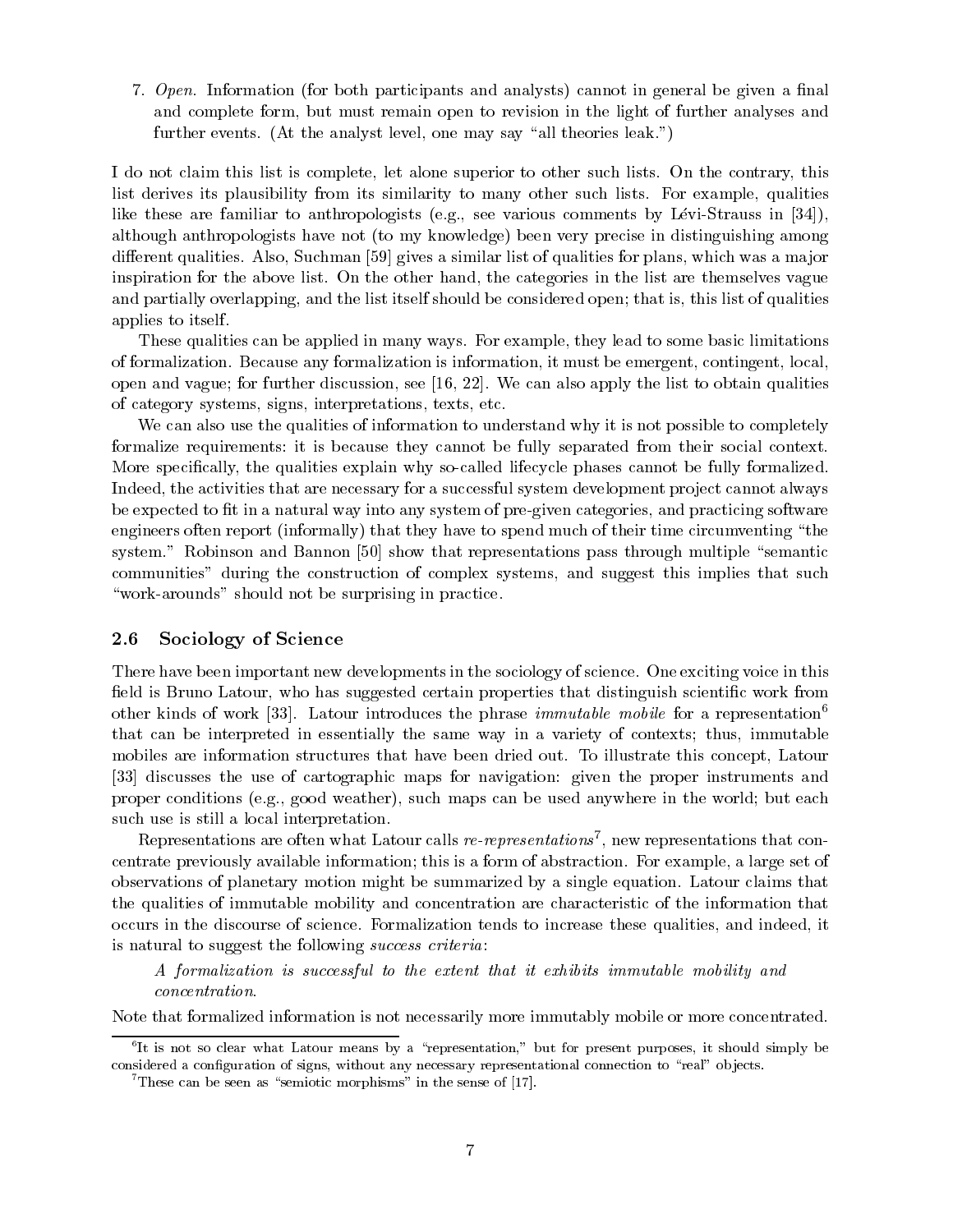As Latour [33] points out, the construction of immutable mobiles can be a way to mobilize power. Bowers [6] emphasizes this point particularly for formalisms; he criticizes the modernist rhetoric of emancipation through formalization, and suggests that undoing chains of rerepresentations may be an antidote (I suggest calling this derepresentation). As an example of the power of formalization, if an analyst compresses large amounts of information into simple graphical representations, then anyone who wishes to disagree must mobilize the resources to acquire and compress comparable amounts of information. This can be seen in the presentation of data flow diagrams in requirements meetings; in general, such diagrams are beyond the capabilities of users and managers, due in part to the huge volume of information involved in large projects, as well as its formal character. Requirements engineering has developed special tools, such as gIBIS [8], to help collect and organize arguments for various positions on selected requirements issues. However, these tools are based on normatively given presuppositions about the way that projects should be organized, and serve mainly to increase the power of analysts. A tool that tries to make requirements information more relevant to users and their needs is described in [46], with further motivation given in [18].

Leigh Star [58] introduced the term *boundary object* to describe information that is used in different ways by different social groups. For an information system to be successful, it must often serve multiple groups, and so it seems natural to suggest that boundary objects can be usefully applied, e.g., to Information Systems. Indeed, the notion of a database *view* already reflects the idea that it may be useful to present different information in different ways to different users. Similarly, requirements documents must serve a number of different stakeholders, and thus must be boundary ob jects. This seems a fruitful area for further research.

### 2.7 The Retrospective Character of Explanation

The following, called the retrospective hypothesis, seems a basic result in our social theory of information:

### Only post hoc explanations for situated events can attain relative stability and independence from context.

While events are unfolding (and before they happen), they cannot achieve a final social accountability, since members can always revise their assessment of the signicance of past events in the light of new events, or of new interpretations for prior events; even what counts as an event is negotiable, as are the criteria for what counts as significant. Thus, information is always subject to revision, and is often revised as events unfold. Empirical support for this view can be found in work on plans and explanations reported in [39] and [24], and in the important work of Suchman [59] on situated planing.

This explains why it can be so difficult to determine the requirements for a large system: it only becomes clear what the requirements are when the system is successfully operating in its social and organizational context; requirements evolve as system development proceeds, and a reasonably complete and consistent set of requirements for a large, complex system can only emerge from a retrospective reconstruction. It takes work by members to achieve a retrospective reconstruction, and for large systems, it is unusual to do all this work. Determining whether some system meets its requirements is the outcome of a complex social process that typically involves negotiation, and may involve legal action. Thus it is usually entirely misleading to think of requirements as pre-given.

Going further, it could be argued that time, in the sense of a linear ordering imposed upon events, is itself the result of the retrospective reconstruction of causal chains to explain events, i.e., to give them signicance in relation to shared values. The use of causal explanations in this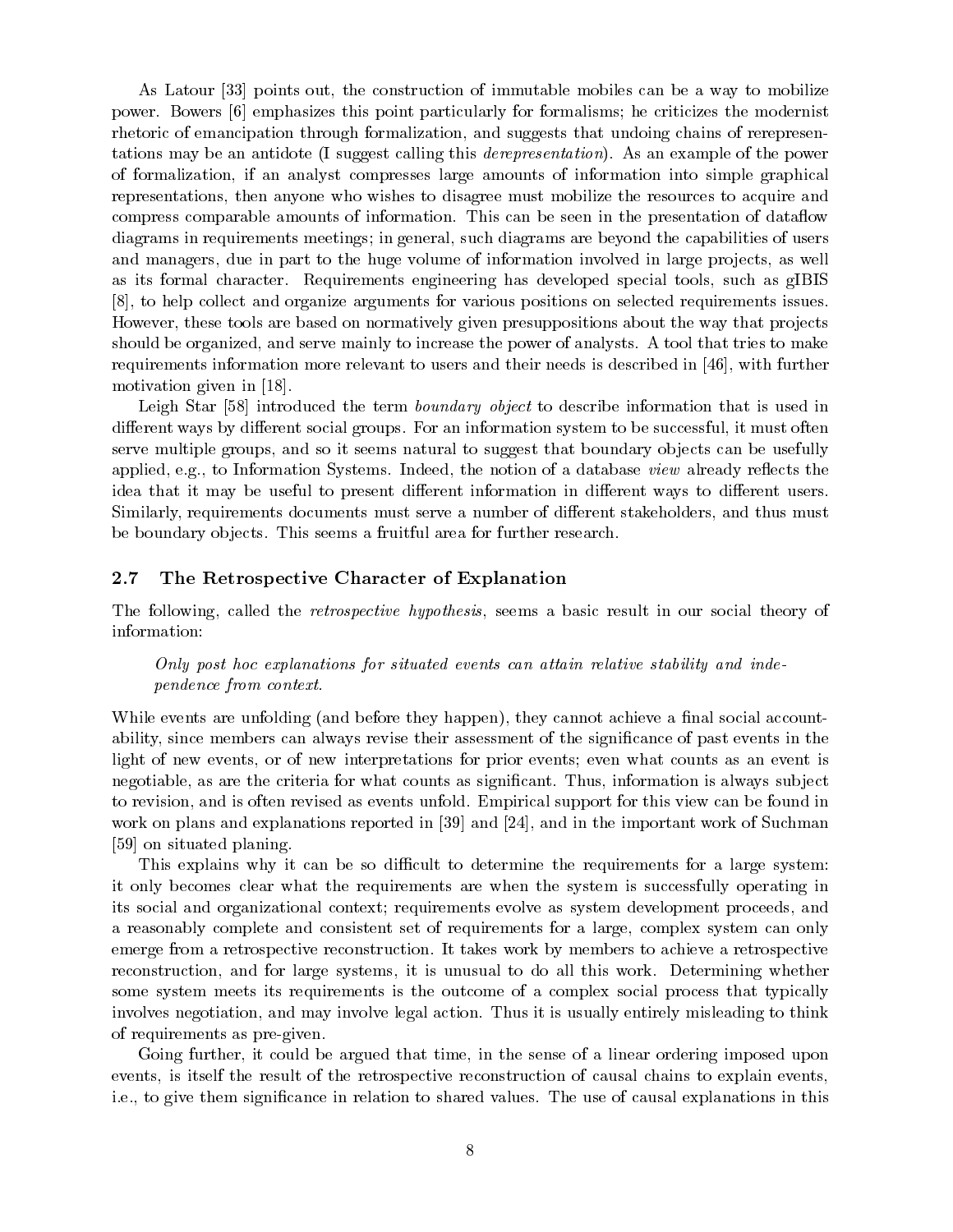way is characteristic of Western culture, and is a basic constitutive shared value of that culture (see Section 3.4 for some discussion of causality in narrative).

This section describes and evaluates a number of methods that can be used to get the information needed to support the design of information systems. More details, including more comparison and examples, are given in [21], from which parts of Sections 3.1 and 3.2 are drawn.

### 3.1 Some Methods and Their Limitations

Perhaps the most common method for designers to get information about users' needs and habits is introspection, which amounts to imagining what kind of system the designer would want. Although this can be useful, the introspection of an expert in a different field, such as computer science, is unlikely to reflect the experience of the intended users. Experts tend to use what they remember or imagine of themselves; for user interface design, this experience can be very far from the questions, assumptions and fears of actual users. For example, an expert might be surprised when a user does not attempt to understand why a word processor unexpectedly centers some material; in fact, users often seem to believe that computers just are sometimes puzzling or irritating, and that it is neither necessary nor valuable to explain their more bizarre behavior. Cognitive scientists may be surprised by this, because their theories suggest that a user who finds that a model is incorrect should correct the model. Designers may be upset because they feel that their designs are not being used correctly.

Moreover, designers cannot reliably introspect what work settings are like, or the conditions under which a new technology will be learned or used. For example, many users must learn and use technology in conditions that require multiple and ongoing splitting of attention; this may be due to complex collaborative relationships.

Questionnaires and interviews are also frequently used. Questionnaires are limited by their stimulus-response model of interaction, which assumes that a given question (as stimulus) always has the same meaning to subjects. (Note that questionnaires can be administered either in writing, or else in an interview situation.) This model excludes interactions that could be used to establish shared meaning between the subject and the interviewer. Open ended interviews allow less constrained interaction between the interviewer and the interviewee, who is no longer considered the sub ject of an experiment. However, this method is still limited by the need for the participants to share basic concepts and methods, without which they will be unable to negotiate shared meanings for the questions asked. Open ended interviews are also more vulnerable to distortion by interviewer bias. (See [60] for a more detailed discussion of this topic, including some examples.)

These limitations also apply to focus groups, and to their cousins in requirements engineering, called JAD (or RAD) groups. In addition, these methods are vulnerable to political manipulations by participants, as many experienced requirements know from bitter experience.

Protocol analysis asks a subject to engage in some task and concurrently talk aloud, explaining his/her thought process. Proponents claim that this kind of language can be considered a "direct" verbalization of specific cognitive processes"  $([10], p. 16)$ . Protocol analysis is also used to reflect on problem solving, or some other task, retrospectively, i.e., after it has been accomplished. It assumes that people can produce language that gives a trace of "autonomous cognitive activity." The problem with this assumption is that language is intrinsically social, created for a partner in conversation. (This property is called *recipient design* in conversation analysis.) When an experimenter asks a person to solve a problem and talk aloud, then that person has to imagine a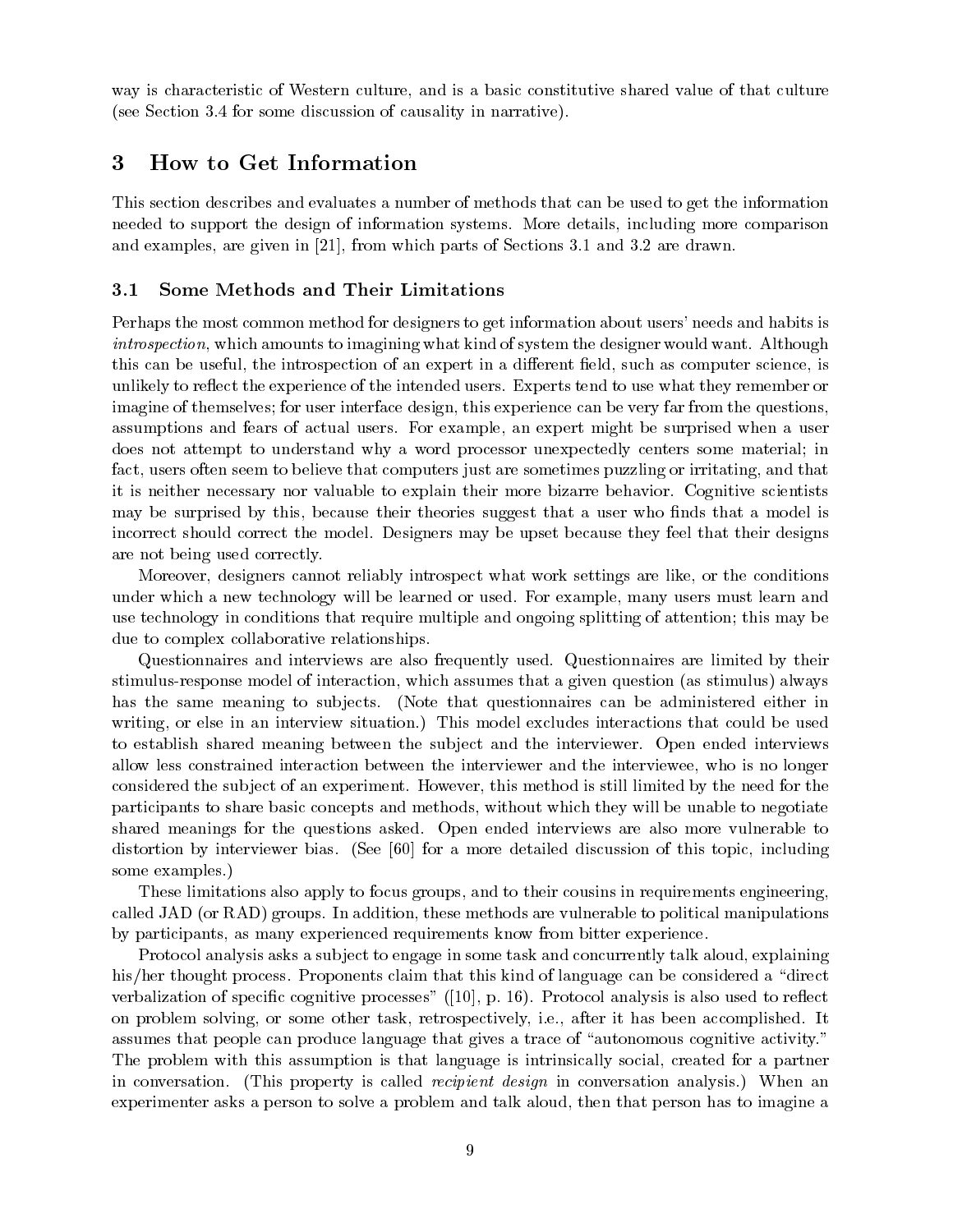partner with certain desires, and try to provide what that partner wants. (Or the subject may be rebellious, and try to frustrate the imagined partner.) Thus, protocols are an unnatural discourse form, and moreover, are unnatural in ways that are difficult to specify, as well as being based on an incorrect cognitivist model of human thought that ignores social context; [21] gives a detailed analysis of a protocol demonstrating its unnaturalness on linguistic grounds.

None of these methods can elicit tacit knowledge. The principles of ethnomethodology discussed in the next subsection, such as members' concepts and members' methods, provide a powerful framework for a deeper consideration of the limitations of the traditional methods, as well as a basis for methods that do not have the same limitations.

### 3.2 Ethnomethodology

Traditional sociology has been greatly influenced by what it considers to be orthodox science, where scientists first formulate a theory, on the basis of predictions are made, which are then tested empirically. The aim is to achieve *objectivity*, in the sense that the scientist's desires and biases can not affect the conclusions. Hence, there is a rigid separation between subject and ob ject, between observer and observed. Physics has already moved rather far from this kind of objectivity°, and so it should not be surprising if sociology, and the social aspects of computing, had to go even further. In particular, if objective information is replaced by situated information, then the orthodox approach of formulating and then testing hypotheses objectively, for example through statistical sampling, will not be valid, because the random events observed can no longer be assumed to be statistically independent. However, statistical methods are the foundation for much of traditional sociology, for example, the design and evaluation of questionnaires. This does not mean that statistics and questionnaires are never useful, only that they are not always valid, and in particular, that they should not be used in situations where context plays a signicant rôle.

Ethnomethodology began as a reaction against the objective "scientific" and normative approach of traditional sociology  $[12]$ . Unfortunately, ethnomethodology can be difficult to understand; however [35], [59] and [21] give relatively comprehensible expositions of certain points. Ethnomethodology tries to reconcile a radical empiricism with the situatedness of social data, by looking closely at how competent members of a group actually organize their interactions. One basic principle of ethnomethodology is the following *principle of accountability*:

Members are held accountable for certain actions by their social groups; exactly those actions are the ones constructed as socially significant by those groups.

A member performing such an action is always liable to be asked for an account, that is, a justication<sup>9</sup> . Accountability is the basis of all social interaction, and thus of society. It means that members are held responsible for their behavior.

From the principle of accountability, we can derive the following *principle of orderliness*:

Social interaction is orderly, in the sense that it can be understood by analysts.

This follows from the fact that the participants themselves understand it, because of accountability; therefore analysts should also be able to understand it, if they can discover how members themselves make sense of their interactions.

In particular, ethnomethodology looks at the *categories* and *methods* members use to render their actions intelligible to one another; this contrasts with presupposing that the categories and methods of the analyst are necessarily superior to those of members. The methods and

 $8$ Penrose [45] gives an elegant and readable exposition that illustrates just how strange the theories of contemporary physics can be.

<sup>9</sup>Of course, this does not imply that such accounts are always requested, or even usually requested.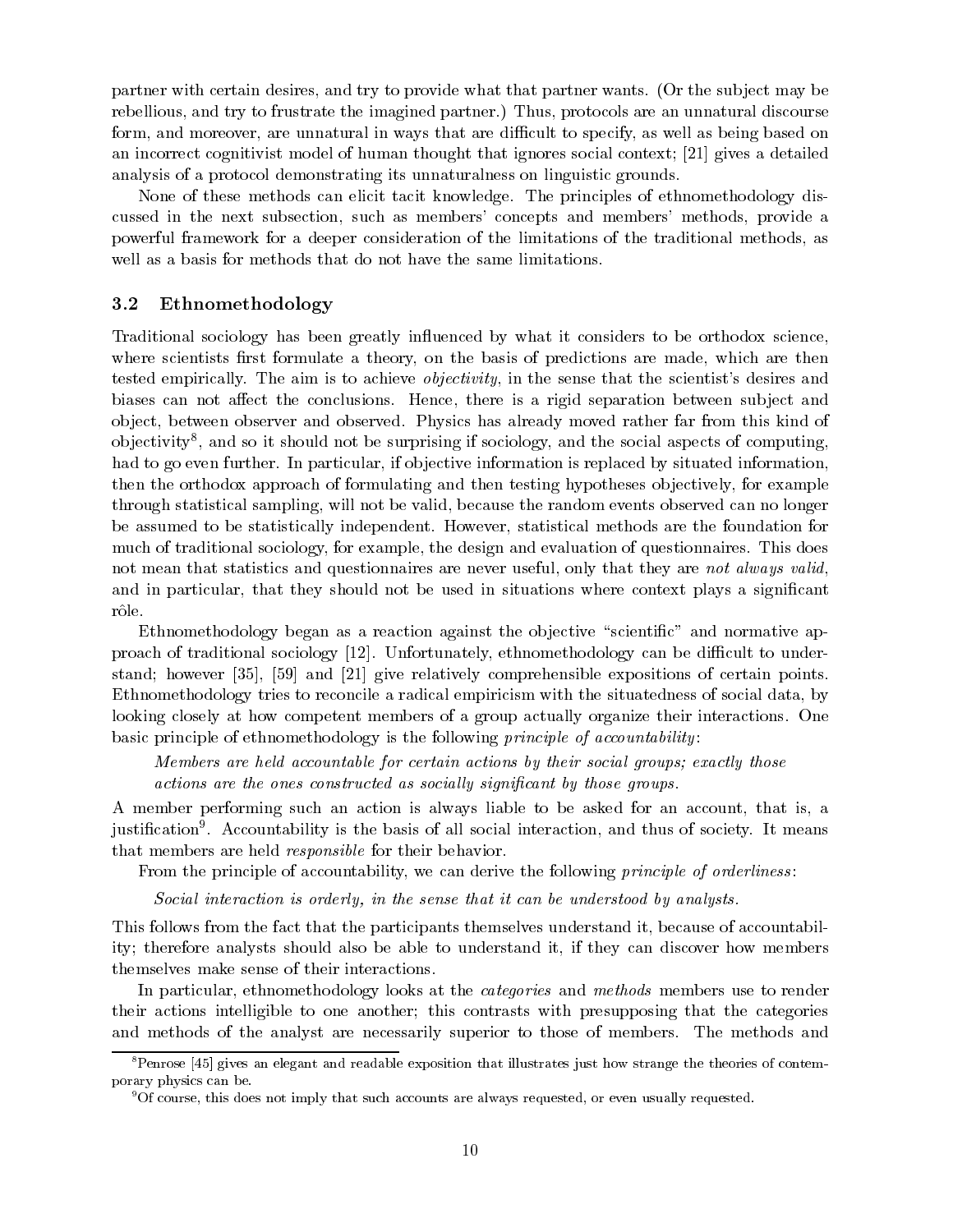categories of members are identiable through the procedures by which members are held socially accountable by other members of their group. We may also say that the analyst is used as a measuring instrument. Through training, such an analyst gradually learns to pay attention to doubts and hints, and to follow them up with further observations and questions. Through immersion in data from some particular social group, the particular competencies are gradually acquired that enable the analyst to be a sensitive and effective instrument in that domain. In this way, subjectivity is harnessed, rather than rejected.

Sacks [51] demonstrated that members' categories often come as part of *category systems*<sup>10</sup> which are collections of category distinctions that members treat as naturally co-occurring. Sacks also gave some rules that govern the use of such systems, and showed how these provide a rich resource for interpreting ordinary conversation. Category systems in this sense are the basis for our notion of information; thus our theory of information is founded on an ethnomethodological semiotics.

Conversation analysis grew out of ethnomethodology through work of Sacks on how speakers organize such details as timing, overlap, response, interruption, and repair in ordinary conversation [53, 54]. Interaction analysis extends conversation analysis from audio to video data, particularly in institutional settings. See [25] for a recent overview of conversation analysis, and [31] for a collection of essays on interaction analysis. Both these fields are strongly empirically based, in the sense that any phenomenon asserted by analysts must be \warranted" (i.e., supported) by evidence that members in some way *orient to* that phenomenon, i.e., noticeably use it to organize interaction.

Although the distinction between object and meta levels (in Section 2.2) comes from logic, I claim it can be warranted in concrete situations by observing how analysts orient to different items of information used in their work, for example during meetings in which they discuss data such as transcripts of interviews. These categories may not be recognized by users, but they are an important part of the apparatus of analysis.

Members concepts and methods can be formalized using abstract data types [16]. This motivates a reexamination of Sacks' categorization devices as situated abstract data types, where the relationships between the formal and informal social aspects are taken into account; [16] shows that a great many such relationships are possible; this can be seen as an attempt for further develop and formalize Sacks' work.

It seems promising to apply methods from ethnomethodology to the sociology of science. Work that helps point the way has been done by Eric Livingston [41] on mathematics, and there are also ethnomethodological studies of several other fields of science, e.g., see  $[13]$  on the discovery of pulsars. Such an approach could help correct the lack of explicit empirical research in much current sociology of science. Another promising direction is to apply category systems to information systems. However, Sacks only analyzed very simple examples, and a good deal more development would be needed for a large Information System project.

Ethnomethodology can also be understood as providing useful general guidelines for how to collect high quality data about social interaction, and conversation and interaction analyses can be seen as embodying these guidelines in ways that are directly applicable to many practical problems in understanding and designing technology (some further discussion and examples are given in [21]). Also, they can be used to obtain tacit knowledge, because they bypass the unreliable explanations of users and managers, and instead examine what actually happens. However, these are far from the only way to elicit requirements, and may not be the best methods for some circumstances.

 $10$ Actually, Sacks [51] called these "categorization devices."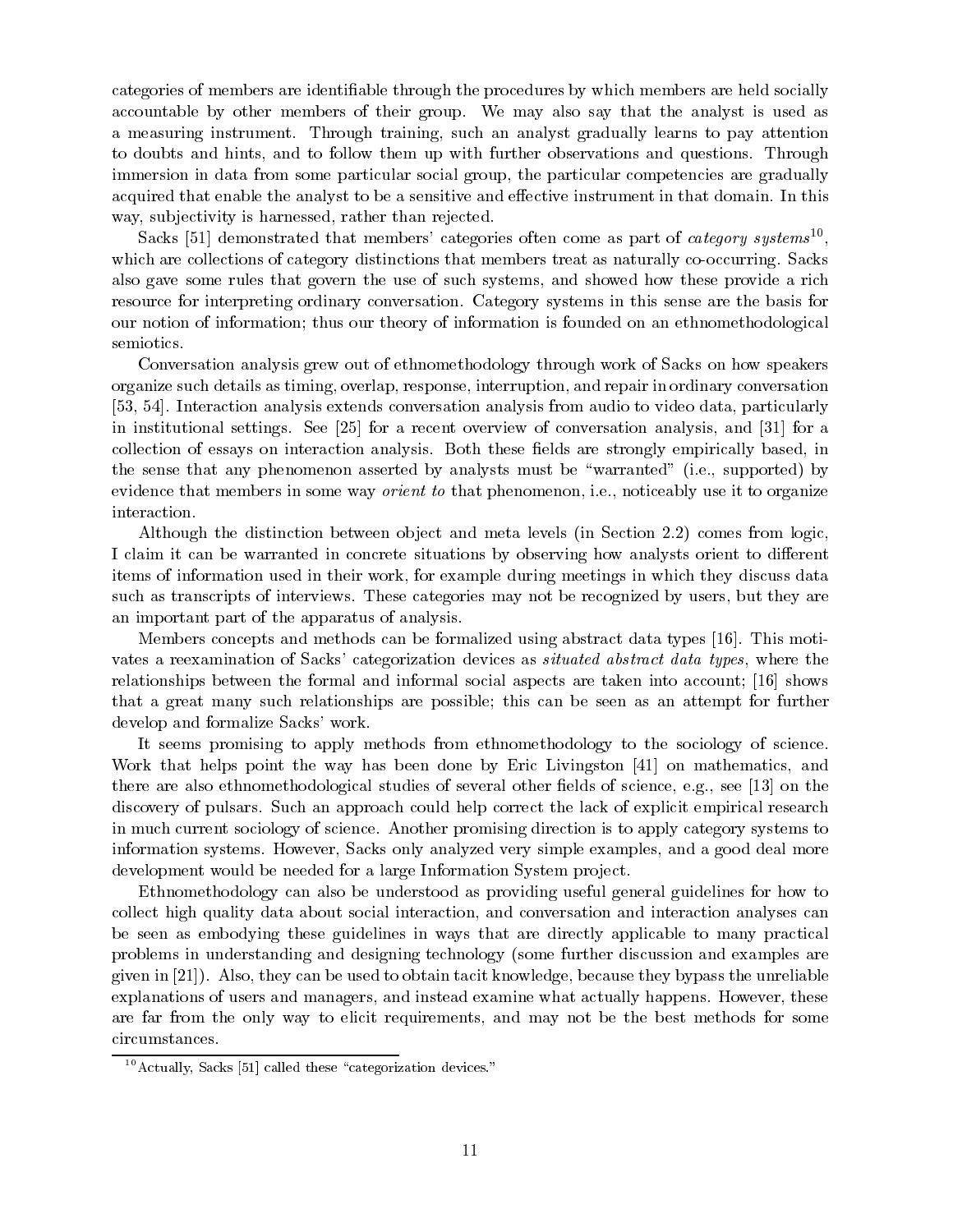### 3.3 Some Limitations of Ethnomethodology 3.3

For present purposes (which are understanding and designing information systems), ethnomethodology and the methods based on it have some signicant limitations. These include the following:

- 1. Ethnomethodology requires the use of naturally occurring data, which is nonintrusively collected in a situation having signicant social interaction, where members are engaged in activities that they regularly and ordinarily do.
- 2. Ethnomethodology requires the analyst to understand members' concepts and methods. Although it is only necessary for an analyst to understand certain members' concepts and methods, to a *certain* degree, to achieve a certain pragmatic goal, it can be difficult to determine what must be understood, and to what degree.
- 3. Ethnomethodology requires grounding observations in the concrete circumstances of their social production. However, the design of technical artifacts requires the use of abstractions and formalizations that are not so grounded. In particular, methods based on ethnomethodology cannot be applied directly to systems that have not yet been built.
- 4. From a practical point of view, the most important limitation of methods based on ethnomethodology is that they are labor intensive. In particular, it can take a skilled person a long time to produce a transcript from a videotape of live interaction. Typical projects can involve hundreds of hours of work in recording, transcribing and analyzing data.

Regarding the first point, if data is not collected in a natural social situation, then the principle of accountability will not apply, and we cannot be sure that events in the data have any natural social significance. This precludes a number of convenient "quick and dirty" ways of collecting information, such as questionnaires. Controlled experiments are also unsuitable sources of data, as are solitary operators of equipment.

For the second point, there seems to be fairly general agreement that prior to using a method based on ethnomethodology, it is necessary to do some ethnography, that is, to achieve some prior orientation to the social milieu to be studied. Thus, we might look to ethnography for guidelines, as well as ethnomethodology, because the latter presupposes some appropriate level of understanding. Unfortunatel, the ethnographic literature does not provide much help, because ethnographers have not had definite pragmatic goals; perhaps those working on the interface between technology and sociology will have to develop suitable guidelines themselves.

For the third point, note that the design of a technical artifact is typically a formal object. For example, a design may be expressed in a blueprint for a building, or a computer program to control a machine tool or even an entire automated factory. Similarly, the design of an Information System is typically expressed using formal notations; furthermore, the Information System itself can be seen as a formal object in a nontrivial way, because it is (in part) a program written in a formal programming language, running on a formally describable computer.

The fourth point has considerable practical signicance, because those who want information systems are often unwilling to wait the long periods of time that ethnomethodological studies may involve; their business environment may be very competitive and fast changing, and they want an effective but not necessarily optimal system in place as quickly as possible. Therefore it is important to develop practical criteria for determining when we have a sufficient understanding of some situation for practical purposes.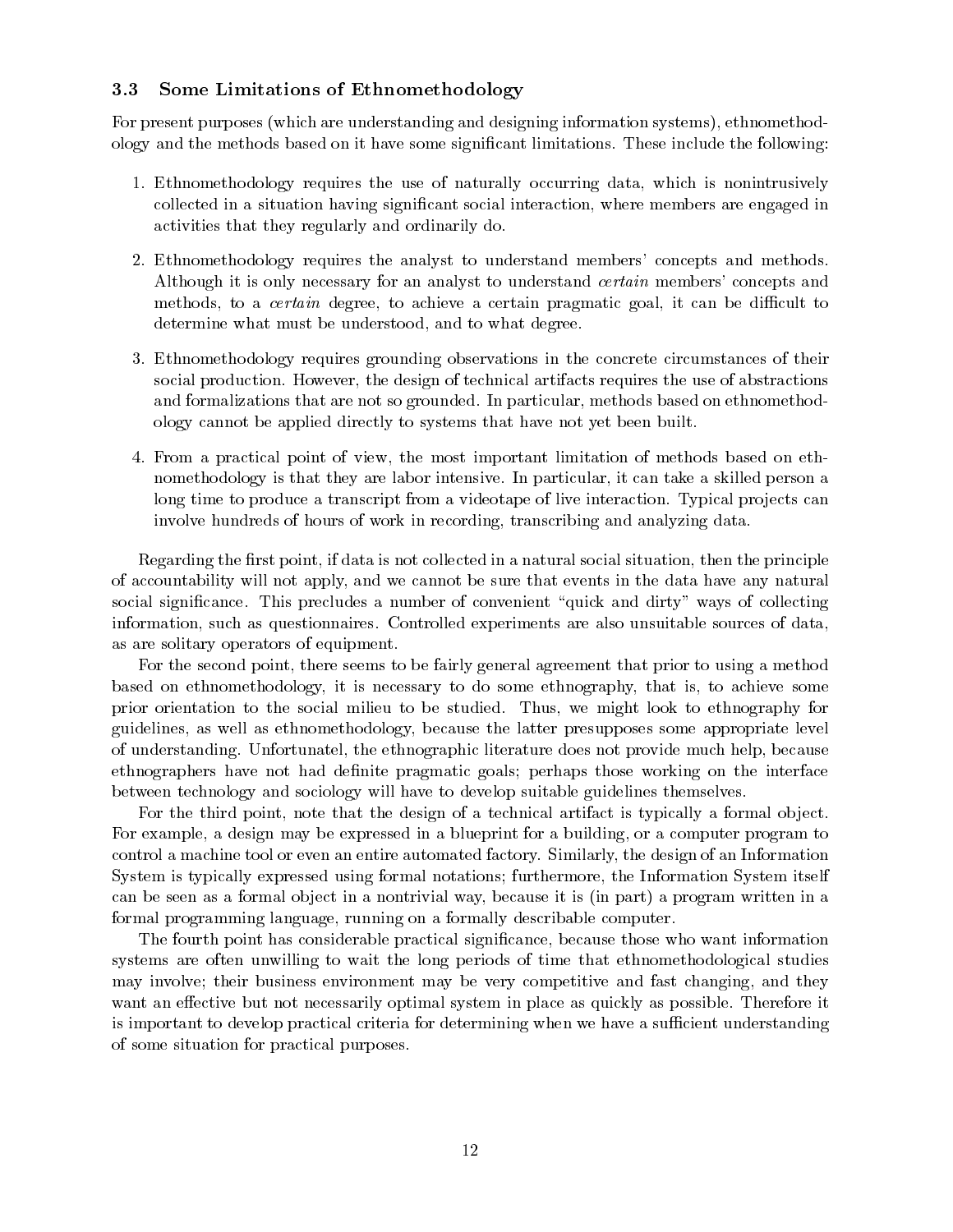### 3.4 Discourse Analysis

In linguistics, the phrase "discourse analysis" refers most broadly to the study of structures larger than sentences. Both interactional and linguistic approaches have been taken to such structures. The interactional approaches arise from ethnomethodology, and consider how social order arises in conversation. The linguistic approaches arise from sociolinguistics, and consider the internal structure of certain discourse forms; this subsection concentrates on the linguistic approach.

A discourse unit is a structural, linguistic unit directly above the sentence. Some common examples that have been studied extensively are the oral narrative of personal experience [32, 37, 48], the joke [52], the explanation [24], the spatial description [36, 40], and the plan [39]. A discourse unit has two criterial properties: defined boundaries, and a describable internal structure.

The property of *definable boundaries* means that the discourse unit is *bounded*; for example, (with some interesting exceptions) we know when a speaker is or is not engaged in a narrative. Of course, there may be boundary disputes, either at the beginning, during which a speaker negotiates with hearers whether the narrative will be told, or at the end, where the speaker may negotiate the proper response to the unit with hearers [52, 47, 48]. However, such negotiations do not mean that the unit is not structurally bounded. Rather, they imply that its boundaries are negotiated, i.e., they are social.

One important effect of establishing of the boundaries of a discourse unit concerns turntaking. Other things being equal, the sentence is the potential unit of turn exchange; i.e., a second speaker may begin to speak when the first speaker has reached a permissible end of sentence. However, if the first speaker has negotiated permission to produce a recognized discourse unit, such as a joke or a story, then that speaker has the floor until the unit is completed. A second speaker may contribute questions, appreciations, side sequences, etc., but the discourse unit and topic in progress will not change until the unit is recognized as completed.

The second important property of the discourse unit is that it has a precise internal structure. The description of this internal structure is necessary for understanding the interactional process of discourse construction, because the task of hearers is quite different, for example, in different sections of a narrative. Moreover, discourse structure can be described with just as much mathematical precision as sentential syntax ([39, 24] present an appropriate mathematical apparatus).

The principle of accountability suggests that a member of some group telling a story should establish its relevance to the audience. In a classic paper, William Labov [32] showed that narratives of personal experience, in which the narrator is an agent, are discourse units. For our present purpose, it suffices to consider just two aspects of narrative structure. The first, called the narrative presupposition, is that (unless explicitly stated otherwise), the temporal order of events is the order that they occur in the text, in "narrative clauses." The second, called *evaluation*, refers to the justification or explanation of actions, events, etc. through reference to shared values. It may seem surprising that values are an integral part of the internal structure of stories, rather than being confined to an optional "moral" given at the end. Evaluative material sometimes appears in explicit "evaluative clauses," but usually appears in more implicit forms  $[38]$ , and indeed, its syntactic expression is a signicant clue to its importance in a given story.

Narratives seem particularly important for understanding information involved in system development, because much of what is communicated between parties appears as stories, e.g., about what our group does, what we hope to accomplish with the new system, what our problems are, etc. For example, a study of experienced photocopy repair personnel [44] shows that they often use narratives for informal training of novices in problems that are not covered in official manuals and training courses. These \war stories" are an important part of the work life of photocopy repair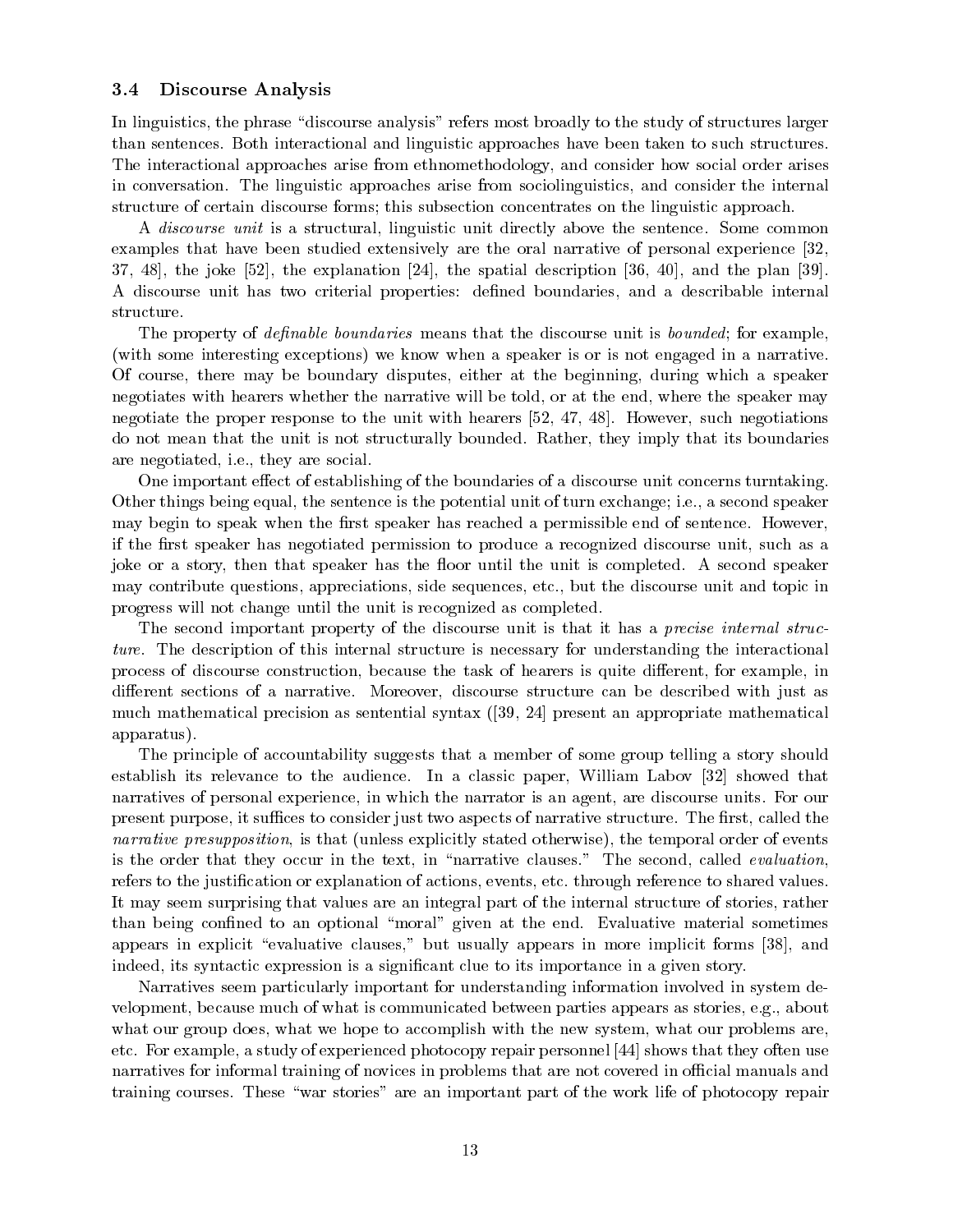mechanics, although management may see this activity as 'goofing off' rather than a legitimate part of the job.

Let us illustrate these ideas with a nursery rhyme. This is not a naturally occurring spontaneous story, let alone a narrative of personal experience, as studied by Labov [32]. However, it is often read, or repeated from memory, to children in natural social settings, and thus an analysis of its values should tell us something about our society. Our analysis will omitting many details of argument; otherwise, it could be too tedious to read. Here is our text:

Jack and Jill went up the hill to fetch a pail of water; Jack fell down and broke his crown, and Jill came tumbling after.

Up Jack got, and home did trot, as fast as he could caper, Jill put him to bed and plastered his head with vinegar and brown paper.

(The second verse is one among several variations; see [43] for this and other background information.) The first line is a straightforward narrative clause, recounting an action in the narrative past tense, while the second line is an evaluative clause, giving a reason for the action of the first clause. The third and fourth lines give further narrative clauses (there are two in the third line).

A very basic feature of narrative is that the order of narrative clauses is taken as the order of the events that they report, unless some trouble is taken to indicate otherwise. Thus, in the first verse, they first went up, then Jack fell down, then he broke his crown, and then Jill came tumbling after. This basic principle is called the *narrative presupposition*. Note that it is a convention, and not a necessary feature of narratives; for example, Becker [4] shows that in Balinese narratives, if no special care is taken then the events reported in a sequence of narrative clauses are taken as occurring  $summationeously$  rather than sequentially<sup>--</sup>.

Because ordering is signicant in English narratives, it is interesting to notice that Jack always comes before Jill. As far as the semantics is concerned, this ordering would not matter in the first line, but because it is part of a general pattern, we can consider it to be an evaluative feature of the narrative. (Note the delicacy, and not quite water-tight quality of this argument; rigorous proofs are impossible in this area.)

I think we can conclude that water is important to this (somewhat mythical) culture, that males are more important than females in it, and that females may take care of males.

This need not be the end of the analysis (although further elaboration might push the limits of patience): we could get some further results by using the so called causal presupposition, which says that, other things being equal, given clauses in the order  $A, B$ , we may assume that A causes B. (For example, "You touch that, you gonna die.") As an exercise, the reader may wish to apply this to the text above.

Such analyses do not *prove* assertions, or extract the *truth* from a text; rather they uncover a resonance of a text with some context; this is more like literary criticism. Each such analysis is contingent, local and open; it is best done in a group, so that the analyst is accountable to other analysts, in which case the analysis itself becomes emergent and embodied atthat level. Any such interpretation can be considered to be some part of the meaning of the text; of course, each

 $11$ A computer scientist might say that the default connective for a narrative sequence in English is sequential composition  $(\cdot, \cdot)$ , whereas in Balinese it is parallel composition  $(\cdot \| \cdot)$ .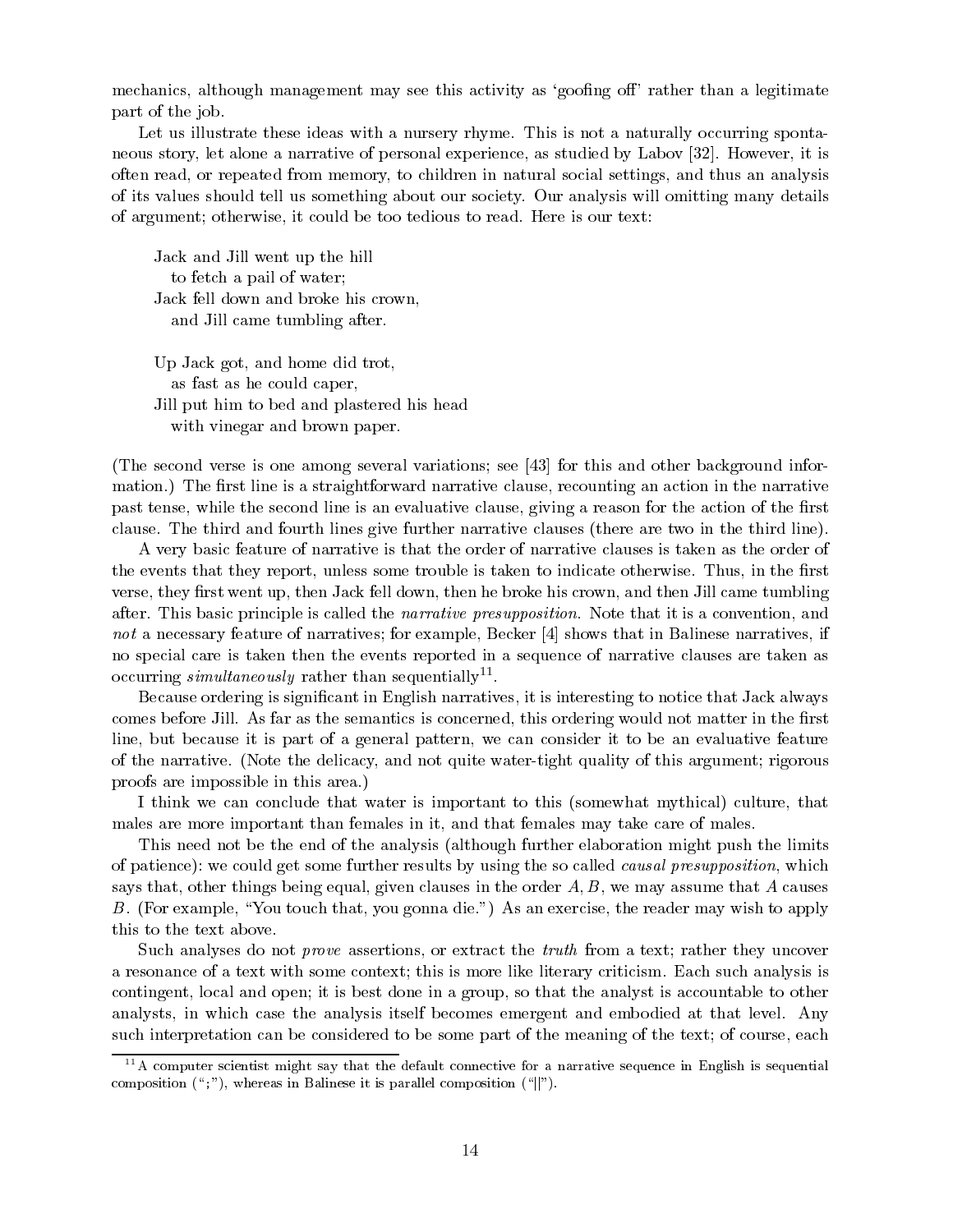interpretation will seem more compelling to some analysts and groups than to others, and some may seem dubious to most.

We can relate this discussion to the work of Jean-François Lyotard [42] on information in the postmodernism age. For Lyotard, modern societies rely on the values in meta-narratives, or "grand unifying stories," to legitimate their institutions. The grand narratives of Western civilization support the domination and exploitation of nature. On the other hand,  $postmodern^{12}$  societies have many "local language games" that cannot necessarily be unified, or even neatly classified. Lyotard believes the grand narratives of Western civilization are being replaced byamultitude of local narratives, i.e., that we are in a postmodern era. Babbage's dream of emancipation through increased order and ever lasting information [2] seems a good example of a Grand Narrative that is no longer sustainable [7], while Haraway's cyborg manifesto [26] seems a good example of a contemporary local narrative.

A school of "narratology" has developed in France, especially following Roland Barthes, claiming among other things that our sense of subject and object is created by our participation in narratives. In any case, it seems clear that narratives play a strong role in the production and use of information, and even in the belief that there is such a \thing" as information. Such a more human orientation is characteristic of continental philosophy, in contrast to the Anglo-American analytic tradition.

### 3.5 Ethnomethodology and Ethics

Ethnomethodology does not assume any pre-given value systems for members. Nevertheless, values are important to ethnomethodology: the group being studied has values; analysts have values; and the ambient society has values. In each case, the values are produced, sustained, and modified by members of the relevant group, and are important to its identity and its functioning. In general, the values at each level are different, and may interact in complex ways. One might go so far as to say that groups, values, and information are \coemergent," in the sense that each produces and sustains the others; that is, groups exist because members share values and interactions with each other; values exist because they are shared and communicated by groups; and information exists because groups share values in a dynamic world. No one of these three can be considered more basic than the other two; it is creative acts of interpretation that unify social groups, values and signs, and in that way create information. Thus, values are a necessary presupposition of ethnomethodological analysis: members' accountability to shared values renders their concepts and methods visible to analysts. Jayyusi [29] puts it as follows:

What emerges from both Garfinkel's and Sacks' work is the understanding that all communicative praxis presupposes, and is founded in, a 'natural' ethic  $-$  an ethic, that is, which is constitutive of, and reflexively constituted by, the natural attitude of everyday life.

The reflexivity mentioned here is the same as the coemergence discussed above.

The situatedness of information arises from the particular relations of accountability that tie it to a particular social group and the work done in the particular context to produce that particular text and its particular interpretations. Values do not exist as abstract ideal entities, but rather emerge interactively in actual instances of accountability. It follows that everything that arises in social life has an inherent ethical component, and attains its meaning through the relations of accountability in which it participates. Thus information has an inalienable ethical dimension.

 $12$ Many other notions of postmodernism appear in the literature, some of which are very superficial; in general, the word "postmodern" has been overworked. Lyotard's definition appeared relatively early, and has some substantial content, using ideas from Wittgenstein's late period.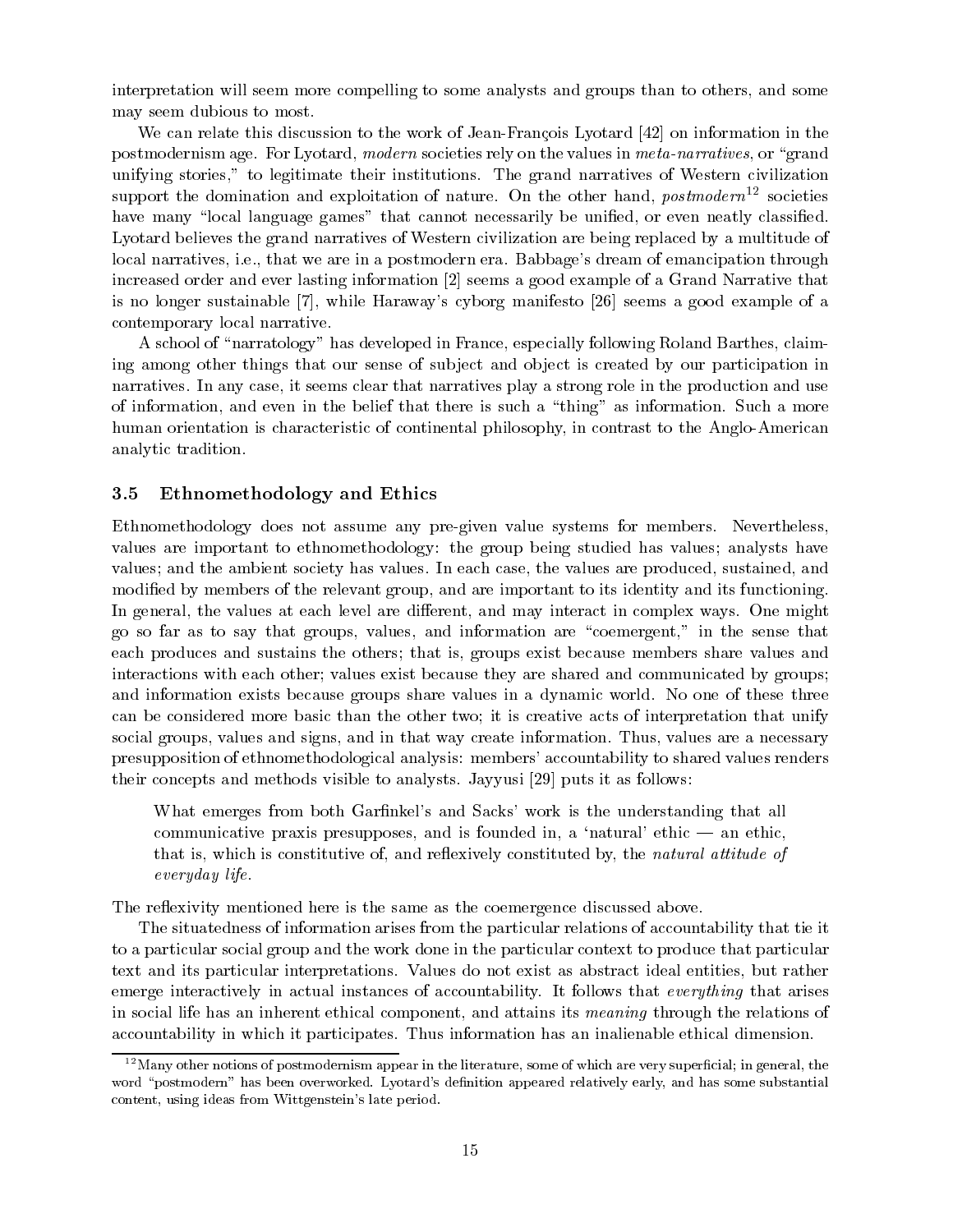Values are also critical at the analyst level. Analysts are accountable to other analysts for the accuracy of their analyses, and for how their questions, methods and conclusions fit in with those of other analysts. There is also the important issue of accountability of analysts to members. Because ethnomethodological analysts try to understand members' own methods and concepts, they often communicate with members in order to test their own understanding. Members are naturally concerned to know the motivations of these strangers among them. A common issue is the confidentiality of certain information. In this respect, it is natural for analysts to offer members a power of veto over publication of data in which they are involved.

Trust between members and analysts is often essential to the success of the analysis. Even in cases where such trust is neither sought nor secured, such as Garfinkel's "breaching experiments" [12], a sense of compassion, that is, of being able to sympathize with members, seems essential to the analysis. This is a fundamentally ethical point.

### 3.6 Case Studies

Case studies have been done to test the practical application of interaction analysis to requirements engineering. One project involved the analysis of videotapes of stock dealers at work, supplemented by ethnographic interviews, including feedback from the dealers on the interpretations of selected video clips. Some results from this study are described in [27]. Another case study concerned requirements for an integrated database system for the fault restoration office of a major telecommunications control center; here we discovered that system development work was being greatly impeded by an ideologically motivated "internal market" which kept system developers from direct communication with users! It is estimated that several million dollars were saved as a result of these two exercises, possibly much more if the internal market is abolished.

Goguen and Linde [19, 20] developed a method for using discourse analysis to determine a value system for an organization (or part thereof) from a collection of stories and jokes told by members of the organization among themselves on informal occasions, such as coffee and lunch breaks. A related method determines work structure from task oriented discourse. These methods primarily use narratives of personal experience, in which an individual relates events that were personally experienced  $[32]$ . The first method classifies the evaluative material (in the sense discussed in Section 3.4) of the stories collected, using a formal structure called a value system tree, in which higher level nodes correspond to higher level values, and lower level nodes correspond to refinements, applications, or corrections of superordinate nodes. Because members of an organization who tell a story are socially accountable for doing so, the evaluative material that they use to justify their telling that story reveals their shared values.

Figure 1 shows part of a value system tree<sup>13</sup> obtained by Goguen and Linde [19] for a small corporate recruitment (i.e., "head hunting") firm. The tip nodes in this tree are *situated* in the sense that they are taken directly from actual narratives by members and may thus require more background information in order to be understood. Many interior nodes, which express superordinate values, are also situated in this sense, but others were created by the analysts, by clustering nodes into larger and larger related groups, in the general style of the KJ method<sup>14</sup> [30].

The edges in Figure 1 express relationships of subordination; these are situated to the extent that there is evidence for them in the structure of the discourse; moreover, members could have been asked about them. The nodes at the three top-most levels are analysts' constructions, with

 $13$ Note that this representation differs from trees on earth, which have their roots at the bottom.

<sup>&</sup>lt;sup>14</sup>This method was introduced by the Japanese anthropologist Jiro Kawakita for classifying artifacts, and it is now rather widely used by Japanese businessmen and computer scientists. It provides heuristic guidelines for combining clusters, separating clusters, etc.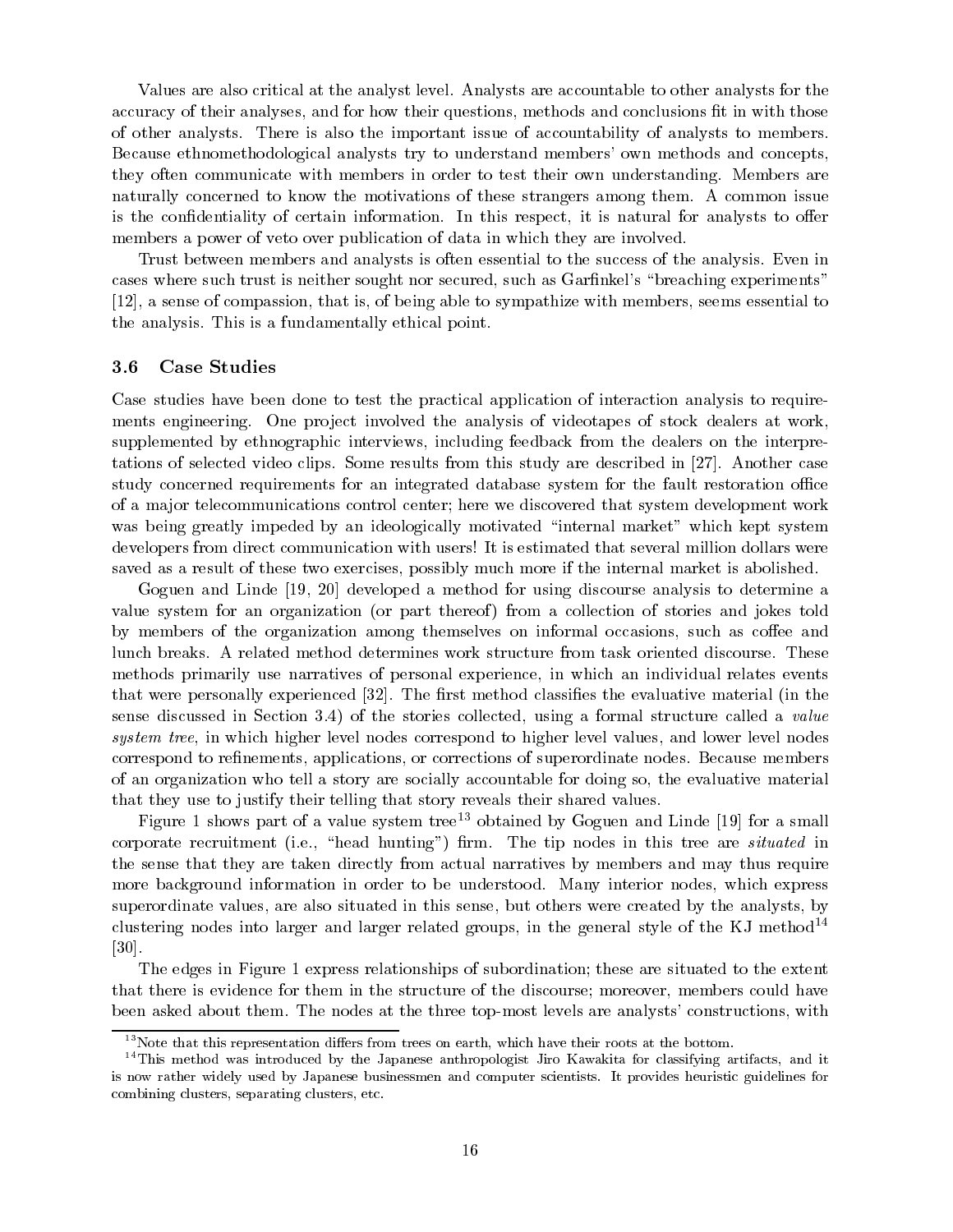support from the data. The phrases at the fourth level are taken from the evaluative clauses of actual stories and jokes. (Some nodes at the fourth level of Figure 1 have two more levels below them.)



Figure 1: A Value System Tree

Note the contradiction between the first two nodes on the fourth level. This illustrates the fact that real value systems are not necessarily consistent. This seems to be one reason why it is difficult (or even impossible) to elicit values from members just by asking for them. Indeed, value systems, like many other aspects of social life, are tacit knowledge.

Such a structure can help system designers make appropriate trade-offs between conflicting requirements of the client and/or end user. The hierarchical structure of the tree suggests which requirements should be given precedence over others. Also, the nature of any conflicts that appear may be clarified, because the higher level values are more significant. For an even more detailed analysis, weights could be assigned to values based on their frequency in the data that support them.

### 3.7 Combining Methods and Zooming

Despite the limitations of various methods, I do not wish to suggest that any of them cannot be useful (with the possible exception of protocol analysis). In fact, their strengths seem complementary, so that it could be useful to apply various combinations to particular problems. In particular, it is usually a good idea to start with an ethnographic study to uncover basic aspects of social order, such as basic concept systems used by members, the division into social groups, some typical patterns of work of various social groups, etc. (see [57] for a review of ethnography in relation to requirements engineering). After this, one might use questionnaires or interviews to explore what problems members see as most important, how members place themselves in various classication schemes, etc. Then one might apply conversation, discourse or interaction analyses to get a deeper understanding of selected problematic aspects.

Discourse analysis can be useful when verbal communication is important to the system being developed, as illustrated in the case study on values mentioned in Section 3.6. Conversation and interaction analyses can help to uncover limitations of other methods. Interaction analysis can be used to discover details of nonverbal interaction in real work environments [31]; but the effort required to produce video transcripts suggests that this method should be used very selectively.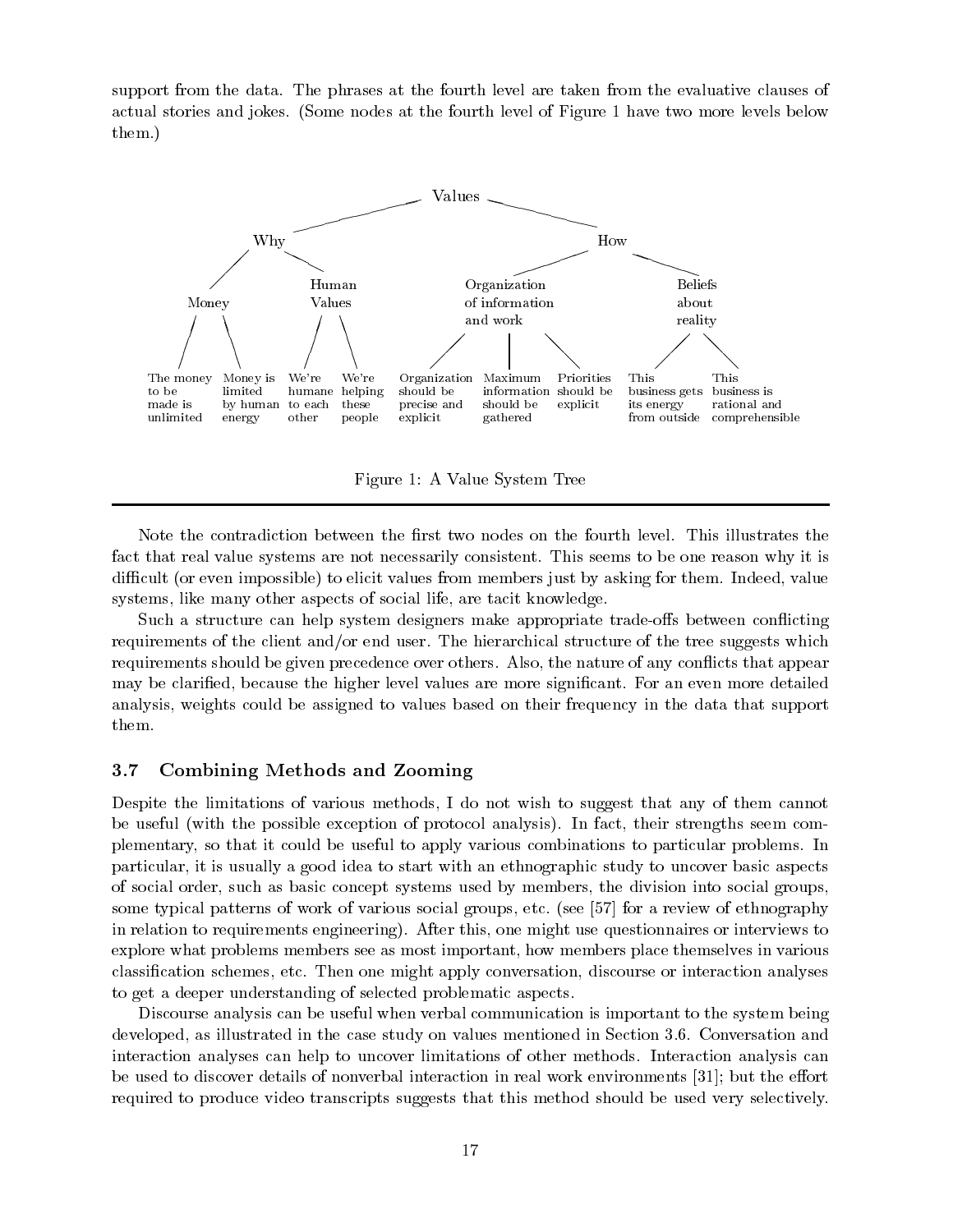Ethnography should be used continually to provide context for results obtained by other methods.

To sum up, I recommend a *zooming* method of requirements elicitation, whereby the more expensive but detailed methods are only employed selectively for problems that have been determined by other methods to be especially important [16]. From this point of view, the various methods based on ethnomethodology can be seen as analoguous to an electron microscope: they provide an instrument that is very accurate and powerful, but that is also expensive, and requires careful preparation to ensure that the right thing is examined. One should not use an electron microscope without first determining where to focus it as exactly as possible, using either an ordinary microscope or, depending on the nature of the sample, a magnifying glass, the naked eye, or a hierarchical combination of these methods. Similarly, in studying information systems, one should first use ethnography, and perhaps interviews or questionnaires. Discourse analysis can also be useful. Ethnomethodology may be necessary when interaction is important.

## <sup>4</sup> Summary and Conclusions

We have used ideas from ethnomethodology and semiotics to define information as an interpretation of a configuration of signs for which members of some social group are accountable. We have argued that methods based on ethnomethodology overcome many limitations of traditional methods for acquiring information on which to base design; in particular, information acquired in this way can be more accurate in complex situations of collaborative work, because it is more fully situated. However, we have also noted that ethnomethodology and methods based upon it have some limitations of their own, and we have argued that these can be overcome, at least in part, by combining methods; the metaphor of "zooming" helps to explain this. It is not just a complaint about the dangers of methodological dogmatism, but rather a pragmatic suggestion for combining the particular strengths of certain methods.

We have also used ideas from the sociology of science (especially the work of Latour) and logic to explicate the nature of dry information. Dry information often loses the property of embodiedness, and is also less emergent, contingent, and local. However, even the driest information is still situated, and in particular, is open, emergent, contingent and even embodied at the meta level, where analysts are accountable for its formalization. Similarly, even the wettest information about social interaction is necessarily partially abstracted from its social context, in order to be presented to an audience of analysts. In particular, analysts necessarily speak (in part) in a metalanguage.

Operations of abstraction, to a varying extent, sever the resulting information from the social contexts in which it was originally situated. This is not the result of an inadequate method, but rather it is necessarily the case that operations of re-representation, such as classifying, summarizing, abstracting, theorizing and concluding, have such an effect. The construction of immutable mobiles necessarily reduces the situatedness of data and makes it drier, and assertions by analysts necessarily fall into this area. Moreover, dryness comes not merely in different degrees, but also in a wide variety of kinds, resulting from the complex relationships of accountability between different communities, including that of analysts (e.g., see the examples in  $[16]$ ). This applies to the observations of conversation analysis just as much as anything else.

Information Systems are a particularly interesting site for research. By definition, such systems are repositories for immutable mobiles, and also provide the means for producing new immutable mobiles, for transporting them into new contexts, and for further concentrating and summarizing information. This means they can be sources of power. Consequently, the design of an Information System is a natural occasion for power struggles, and it is important that the human interests of all stakeholders be recognized and protected. A *power struggle* can be defined as a difference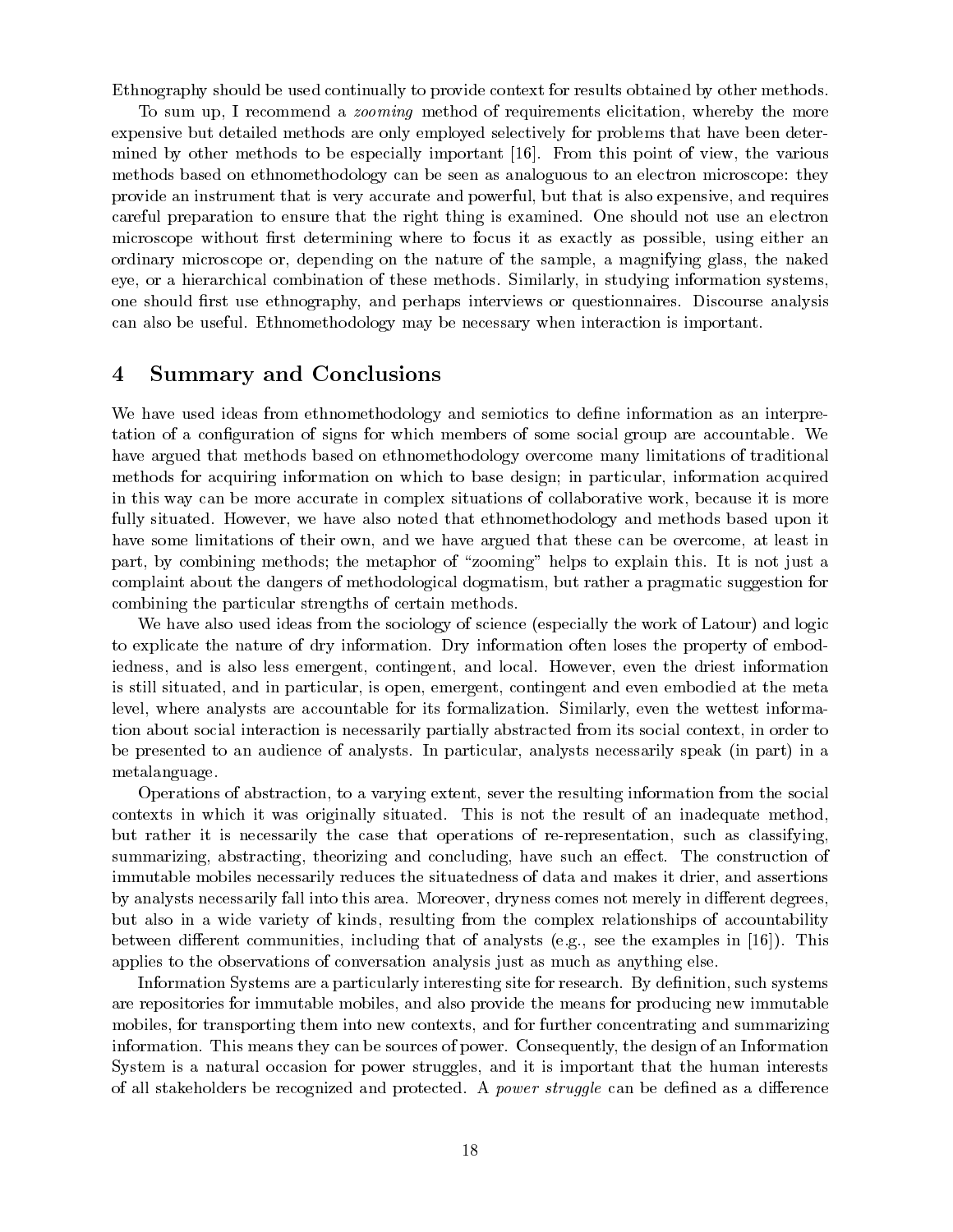among two or more groups in how to interpret some signs, or alternatively, as the failure of an information system to effectively function as a boundary object  $\cdot$  . Boland [5] gives an interesting case study that illustrates the importance of power struggles in understanding organizations. The failure to take account of such factors explains why many large information systems have failed in practice.

The relationship between the formal and the social aspects of information is not one of antagonism, where one must be rejected and the other accepted; rather, these two aspects of information are both essential for the very existence of information, and are also crucial to successful design. The formal context insensitive and the social context sensitive aspects of information are complementary, and can be very complex in that many different facets can arise in different social contexts, with different levels of abstraction, interconnected in complex ways, as shown by examples in [16].

It is the nature of technical design to construct dry structures, and design necessarily occurs at a meta level, involving a group that to some degree has separated itself from users. However, a slavish adherence to narrowly prescriptive plans and categories is certainly not necessary, and users can be involved in a variety of ways. In general, abstractions (immutable mobiles) have only a practical utility, and must be interpreted concretely in order for that utility to become manifest. Therefore effective design can never be fully separated from the community of users, and indeed, I would say that effective design necessarily involves moments of transcending the distinction between the social groups of users and analysts.

I wish to end with some considerations at a higher, less scientic level. It seems hard to escape the conclusion that the progressive erosion of meaning in modern life arises in large part from the growing formalization of information through mass media, computers, the internet, and the general progress of science and technology\*\*. I he result has been not only a loss of values in human interaction, but also a devaluation of nature. If nature is seen as fundamentally determined by the laws of physical science, which are mathematical and impersonal, then trees, beaches, mountains, and by extension, buildings, cities, animals, and even people, have no inherent value. This seems to be one source of current environmental and social crises.

Recent trends is philosophy exacerbate these problems. The Anglo-American tradition of analytic philosophy, with its rigorous and even mathematical analyses, has alienated much of its audience, and earned it a reputation for irrelevance. Postmodernism, despite many valuable insights, encourages fragmentation through its attacks on the grand narratives that lend coherence to Western culture; this makes it difficult to respond to, or even conceptualize, contemporary environmental and social crises [11]. Ethnomethodology can be seen as taking a relativistic view that would prohibit discussions like that in this and the previous paragraph.

It is my hope that recognizing the intrinsic ethical dimension of information, and more generally of social interaction, will help us find a path towards greater realization of value and meaning in social life and in nature, without rejecting science and technology.

## References

[1] Phil Agre. Institutional circuitry: Thinking about the forms and uses of information. Information Technologies and Libraries, December: 225-230, 1995.

<sup>&</sup>lt;sup>15</sup>Thus, there is no such thing as "power"; it is merely a reified way of talking about the social distribution of interpretations.

 $^{16}$ Very many writers have explored this theme, but I would particularly mention the work of Heidegger, who seems to have been one of the first as well as one of the most profound critics of the social effects of science and technology, e.g., see [28].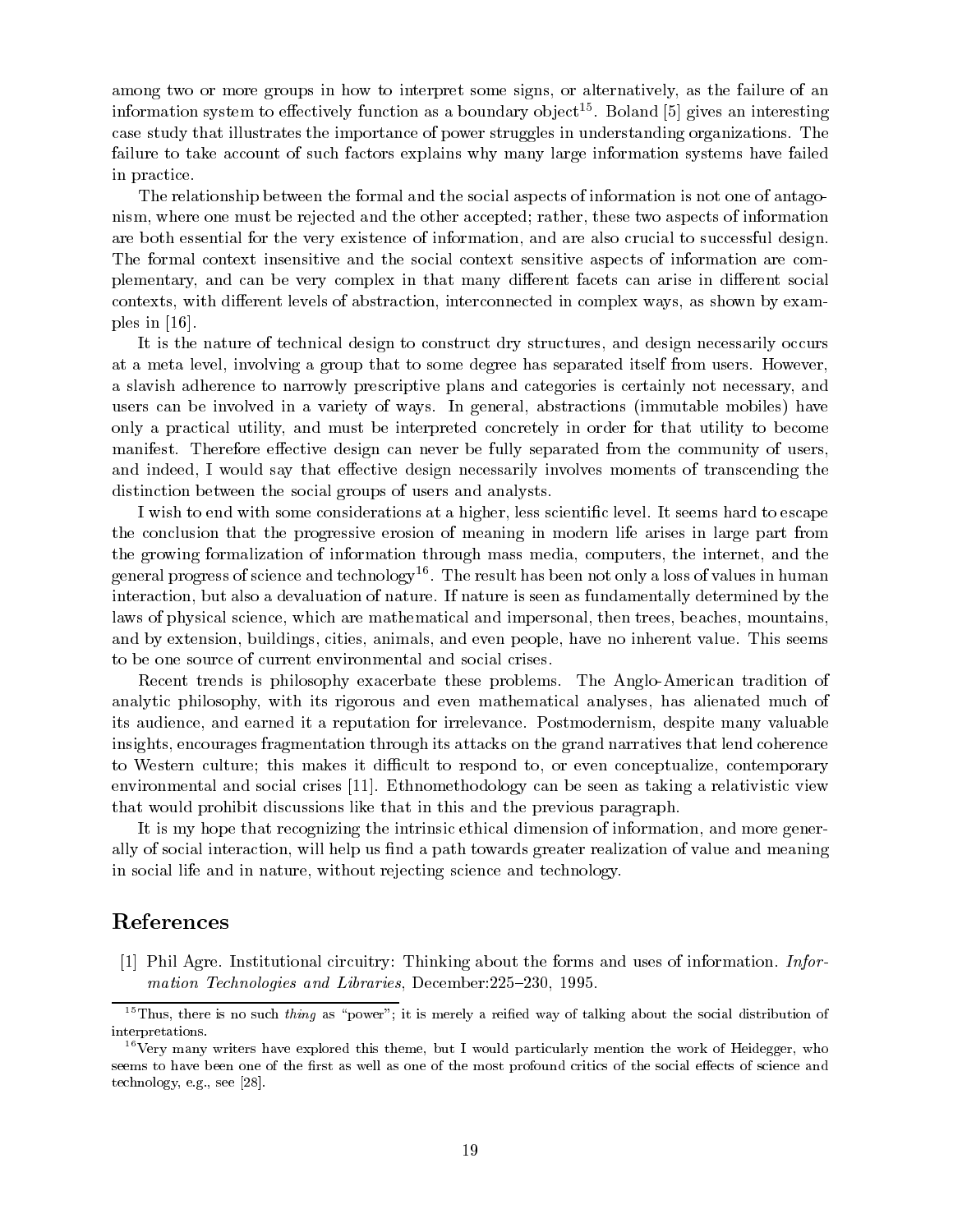- [2] Charles Babbage. The Ninth Bridgewater Treatise: a Fragment. C. Knight, 1837.
- [3] Jon Barwise and John Perry. Situations and Attitudes. MIT (Bradford), 1983.
- [4] Alton L. Becker. Text-building, epistemology, and aesthetics in Javanese shadow theatre. In Alton L. Becker and Aran Yengoyan, editors, The Imagination of Reality: Essays on Southeast Asian Symbolic Systems, pages 211-243. Ablex, 1979.
- [5] Richard Boland. In search of management accounting: Explorations of self and organization. Technical report, Case Western, 1991.
- [6] John Bowers. The politics of formalism. In Martin Lea, editor, Contexts of Computer-Mediated Communication. Harvester Wheatsheaf, 1992.
- [7] Geoffrey Bowker. Information mythology. In Lisa Bud-Fierman, editor, *Information Acumen*: The Understanding and Use of Know ledge in Modern Business. Routledge, 1994.
- [8] J. Conklin and M. Bergman. gIBIS: A hypertext tool for exploratory policy discussion. ACM Transactions on Office Information Systems, 6:303-331, 1988.
- [9] Ferdinand de Saussure. Course in General Linguistics. Duckworth, 1976. Translated by Roy Harris.
- [10] K. Anders Ericsson and Herbert A. Simon. Protocol Analysis: Verbal Reports as Data. MIT, 1984.
- [11] Arran E. Gare. Postmodernism and the Environmental Crisis. Routledge, 1995.
- [12] Harold Garfinkel. Studies in Ethnomethodology. Prentice-Hall, 1967.
- [13] Harold Garfinkel, Michael Lynch, and Eric Livingston. The work of a discovering science construed with materials from the optically discovered pulsar. Philosophy of the Social Sciences, 11:131-158, 1981.
- [14] W. Wyat Gibbs. Software's chronic crisis. *Scientific American*, pages  $72{\text -}81$ , September 1994.
- [15] Joseph Goguen. The dry and the wet. In Eckhard Falkenberg, Colette Rolland, and El-Sayed Nasr-El-Dein El-Sayed, editors, *Information Systems Concepts*, pages 1–17. Elsevier North-Holland, 1992. Proceedings, IFIP Working Group 8.1 Conference (Alexandria, Egypt).
- [16] Joseph Goguen. Requirements engineering as the reconciliation of social and technical issues. In Marina Jirotka and Joseph Goguen, editors, Requirements Engineering: Social and Technical Issues, pages 165-200. Academic, 1994.
- [17] Joseph Goguen. Abstract of "Semiotic morphisms". In James Albus, Alex Meystel, and Richard Quintero, editors, *Intelligent Systems: A Semiotic Perspective*. National Institute of Science and Technology, 1996.
- [18] Joseph Goguen. Formality and informality in requirements engineering. In Proceedings, International Conference on Requirements Engineering, pages 102-108. IEEE Computer Society, April 1996.
- [19] Joseph Goguen and Charlotte Linde. Cost-benefit analysis of a proposed computer system. Technical report, Structural Semantics, 1978.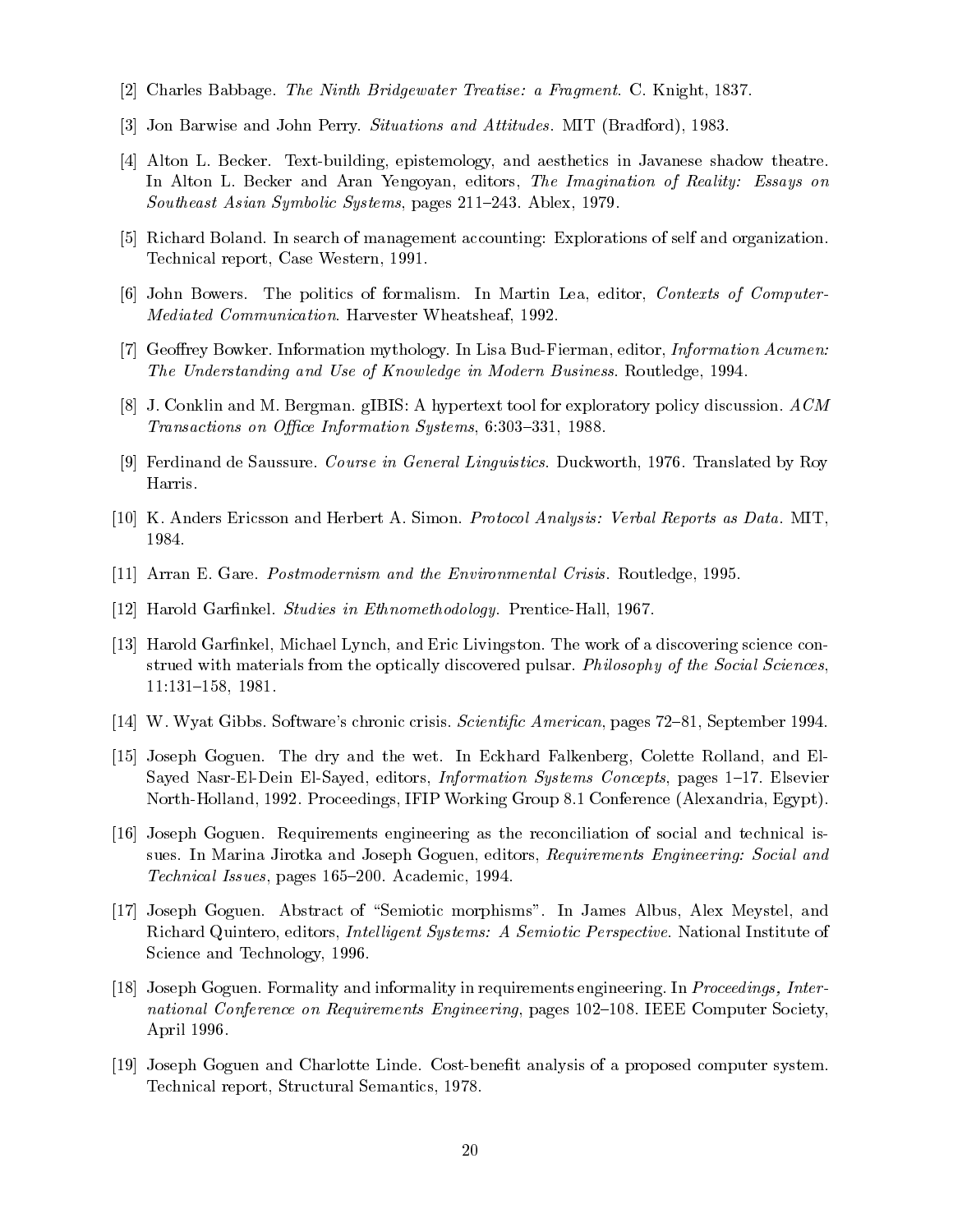- [20] Joseph Goguen and Charlotte Linde. Structural semantic analysis of the information structure of organizations. Technical report, Structural Semantics, 1981.
- [21] Joseph Goguen and Charlotte Linde. Techniques for requirements elicitation. In Stephen Fickas and Anthony Finkelstein, editors, Requirements Engineering '93, pages  $152{-}164$ . IEEE, 1993.
- [22] Joseph Goguen and Luqi. Formal methods and social context in software development. In Peter Mosses, Mogens Nielsen, and Michael Schwartzbach, editors, *Proceedings, Sixth* International Joint Conference on Theory and Practice of Software Development (TAPSOFT  $95$ , pages  $62–81$ . Springer, 1995. Lecture Notes in Computer Science, Volume  $915$ .
- [23] Joseph Goguen, James Thatcher, and Eric Wagner. An initial algebra approach to the specification, correctness and implementation of abstract data types. In Raymond Yeh, editor, Current Trends in Programming Methodology, IV, pages  $80-149$ . Prentice Hall, 1978.
- [24] Joseph Goguen, James Weiner, and Charlotte Linde. Reasoning and natural explanation. International Journal of Man-Machine Studies, 19:521-559, 1983.
- [25] Charles Goodwin and John Heritage. Conversation analysis. Annual Review of Anthropology, 19:283-307, 1990.
- [26] Donna Haraway. A cyborg manifesto: Science, technology, and socialist-feminism in the late twentieth century. In Simians, Cyborgs, and Women: The Reinvention of Nature. Free Association, 1991.
- [27] Christian Heath, Marina Jirotka, Paul Luff, and Jon Hindmarsh. Unpacking collaboration: the interactional organisation of trading in a city dealing room. In European Conference on Computer Supported Cooperative Work '93. IEEE, 1993.
- [28] Martin Heidegger. The Question Concerning Technology and other Essays. Harper and Row, 1977. Translations by William Lovitt.
- [29] Lena Jayyusi. Values and moral judgement: Communicative praxis as a moral order. In Graham Button, editor, *Ethnomethodology and the Human Sciences*, pages 227–251. Cambridge, 1991.
- [30] Jiro Kawakita. KJ Method: a Scientific Approach to Problem Solving. Kawakita Research Institute, 1975.
- [31] Adam Kendon. Conducting Interaction: Patterns of Behavior in Focused Encounters. Cambridge, 1990. Studies in Interactional Sociolinguistics Number 7.
- [32] William Labov. The transformation of experience in narrative syntax. In Language in the Inner City, pages 354-396. University of Pennsylvania, 1972.
- [33] Bruno Latour. Science in Action. Open, 1987.
- [34] Claude Lévi-Strauss. The Raw and the Cooked. Penguin, 1964. Translation by John and Doreen Weightman, 1986.
- [35] Steven Levinson. *Pragmatics*. Cambridge, 1983.
- [36] Charlotte Linde. The Linguistic Encoding of Spatial Information. PhD thesis, Columbia, 1974. Department of Linguistics.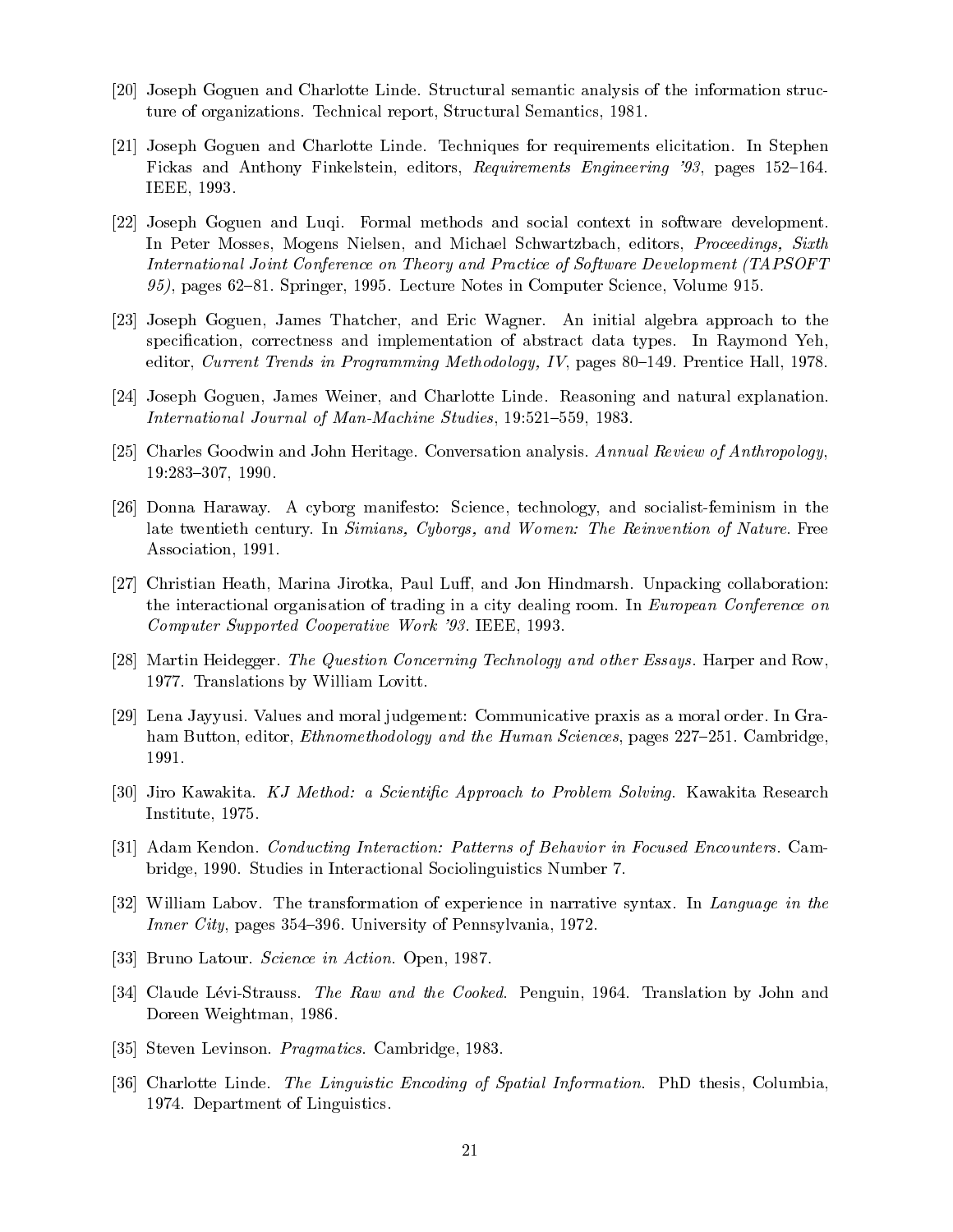- [37] Charlotte Linde. Private stories in public discourse. *Poetics*, 15:183-202, 1986.
- [38] Charlotte Linde. Life Stories: the Creation of Coherence. Oxford, 1993.
- [39] Charlotte Linde and Joseph Goguen. Structure of planning discourse. Journal of Social and  $Biological Structures, 1:219–251, 1978.$
- [40] Charlotte Linde and William Labov. Spatial networks as a site for the study of language and thought.  $Language, 51(4):924-939, 1975.$
- [41] Eric Livingston. The Ethnomethodology of Mathematics. Routledge & Kegan Paul, 1987.
- [42] Jean-François Lyotard. The Postmodern Condition: a Report on Knowledge. Manchester, 1984. Theory and History of Literature, Volume 10.
- [43] Iona Opie and Peter Opie. The Oxford Dictionary of Nursery Rhymes. Oxford, 1951.
- [44] Julian Orr. Narratives at work: Story telling as cooperative diagnostic activity. In Proceedings, Conference on Computer Supported Cooperative Work (SIGCHI). Association for Computing Machinery, 1986.
- [45] Roger Penrose. The Emperor's New Mind. Oxford, 1989. Vintage paperback edition, 1990.
- [46] Francisco Pinheiro and Joseph Goguen. An ob ject-oriented tool for tracing requirements. IEEE Software, pages  $52{-}64$ , March 1996. Special issue of papers from ICRE '96.
- [47] Livia Polanyi. So what's the point? Semiotica,  $25(3-4):208-224$ , 1978.
- [48] Livia Polanyi. Telling the American Story. MIT, 1989.
- [49] Michael Polanyi. The Tacit Dimension. Routledge and Kegan Paul, 1967.
- [50] Mike Robinson and Liam Bannon. Questioning representations. In Mike Robinson, Liam Bannon, and Kells Schmidt, editors, Proceedings, Second European Conference on Computer-Supported Cooperative Work. Kluwer, 1991.
- [51] Harvey Sacks. On the analyzability of stories by children. In John Gumpertz and Del Hymes, editors, *Directions in Sociolinguistics*, pages 325–345. Holt, Rinehart and Winston, 1972.
- [52] Harvey Sacks. An analysis of the course of a joke's telling in conversation. In Richard Baumann and Joel Scherzer, editors, *Explorations in the Ethnography of Speaking*, pages 337-353. Cambridge, 1974.
- [53] Harvey Sacks. Lectures on Conversation. Blackwell, 1992. Edited by Gail Jefferson.
- [54] Harvey Sacks, Emanuel Schegloff, and Gail Jefferson. A simplest systematics of the organization of turn-taking in conversation.  $Language, 504.696-735, 1974.$
- [55] Dan Schiller. From culture to information and back again: Commoditization asa route to knowledge. Critical Studies in Mass Communication, 11:92-115, 1994.
- [56] Claude Shannon and Warren Weaver. The Mathematical Theory of Communication. University of Illinois, 1964.
- [57] Ian Sommerville, Tom Rodden, Pete Sawyer, Richard Bentley, and Michael Twidale. Integrating ethnography into the requirements engineering process. In Stephen Fickas and Anthony Finkelstein, editors, Requirements Engineering '93, pages 165-173. IEEE, 1993.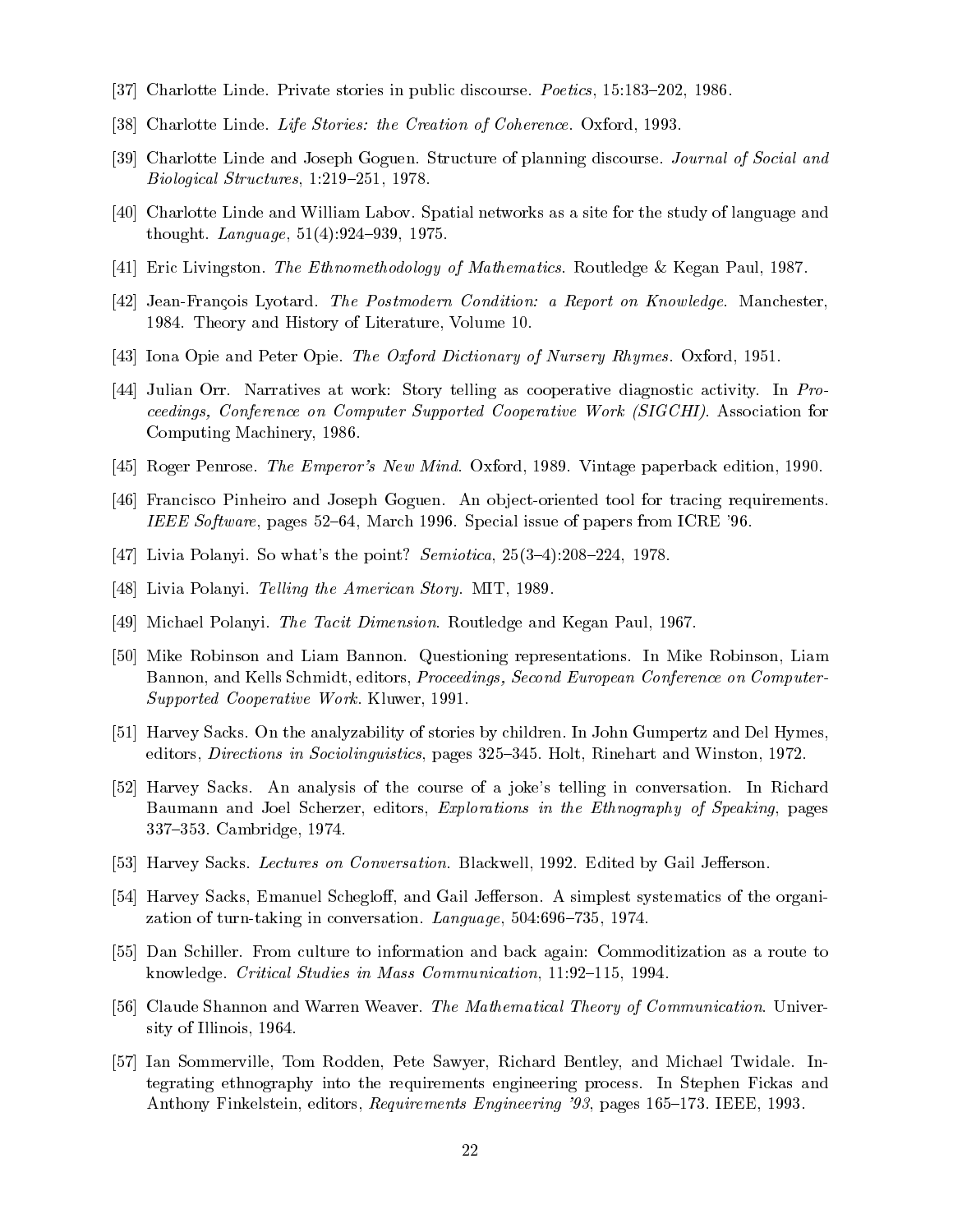- [58] Susan Leigh Star. The structure of ill-structured solutions: heterogeneous problem-solving, boundary objects and distributed artificial intelligence. In Michael Huhns and Les Gasser, editors, Distributed Artificial Intelligence, volume 3, pages 37-54. Morgan Kauffmann, 1988.
- [59] Lucy Suchman. Plans and Situated Actions: The Problem of Human-machine Communication. Cambridge, 1987.
- [60] Lucy Suchman and Brigitte Jordan. Interactional troubles in face-to-face survey interviews. Journal of the American Statistical Association, 85(409):232-241, 1990.